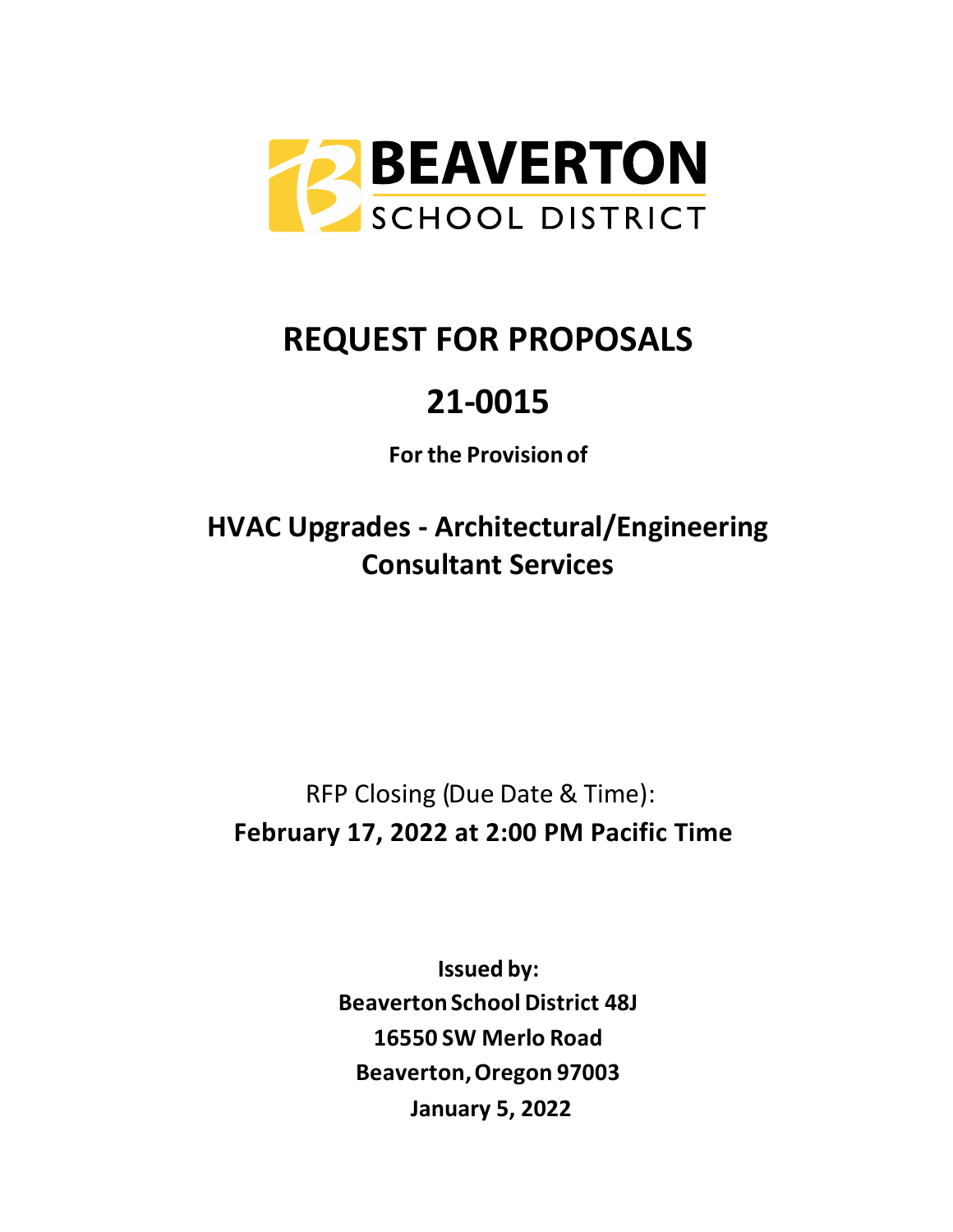

**Business Services Procurement and Contracting** 16550 SW Merlo Road Beaverton, OR 97003 (503) 356-4324

### **REQUEST FOR PROPOSAL**

\_\_\_\_\_\_\_\_\_\_\_\_\_\_\_\_\_\_\_\_\_\_\_\_\_\_\_\_\_\_\_\_\_\_\_\_\_\_\_\_\_\_\_\_\_\_\_\_\_\_\_\_\_\_\_\_\_\_\_\_\_\_\_\_\_\_\_\_\_\_\_\_\_\_\_\_\_\_\_\_\_\_\_\_\_\_\_\_\_

Solicitation No: RFP 21-0015

#### **PURPOSE AND INTRODUCTION:**

This solicitation is for the purpose of retaining Architectural/Engineering Consultant Services with the selected consultant. The project summary is described below. The selected Consultant shall provide all labor, materials, equipment, transportation and other facilities and services as necessary and/or required to execute all of work.

A NON-MANDATORY pre-proposal conference will be held January 20, 2022 -12:00 PM, beginning at Stoller Middle School, 14141 NW Laidlaw Road, Portland, OR 97229, then to Elmonica Elementary, 16950 SW Lisa Street, Beaverton, OR 97006, Greenway Elementary, 9150 SW Downing Drive, Beaverton, OR 97008, and Nancy Ryles Elementary, 10250 SW Cormorant Drive, Beaverton, OR 97006.

The Beaverton School District (District) expects any attendees of the Non-Mandatory Pre-Proposal Conference to adhere to District COVID-19 practices/guidelines (e.g., social distancing, etc.). For example, depending on how many people attend and site logistics, the District may split the attendees into smaller groups.

Interested Proposers must submit a Proposal pursuant to the provisions of this Solicitation to via email only to: [contracts@beaverton.k12.or.us](mailto:contracts@beaverton.k12.or.us) **NOT LATER THAN**:

## **SOLICITATION DUE DATE AND TIME (CLOSING): February 17, 2022 at 2:00 PM Pacific Time**

#### **LATE PROPOSALS WILL NOT BE ACCEPTED.**

Prospective Proposers must register with Oregon Buys -<https://oregonbuys.gov/>to obtain the solicitation documents.

**All questions and comments regarding this solicitation shall be directed ONLY IN WRITING by email to: [contracts@beaverton.k12.or.us](mailto:contracts@beaverton.k12.or.us)**

#### **This Solicitation is issued pursuant to ORS 279A, ORS 279C and the Oregon Attorney General Model Rules Division 48.**

#### **PROPOSALS SHALL BE PURSUANT TO THE PROVISIONS OF THIS SOLICITATION.**

### **THE DISTRICT MAY REJECT ANY PROPOSAL NOT IN COMPLIANCE WITH ALL PRESCRIBED REQUIREMENTS**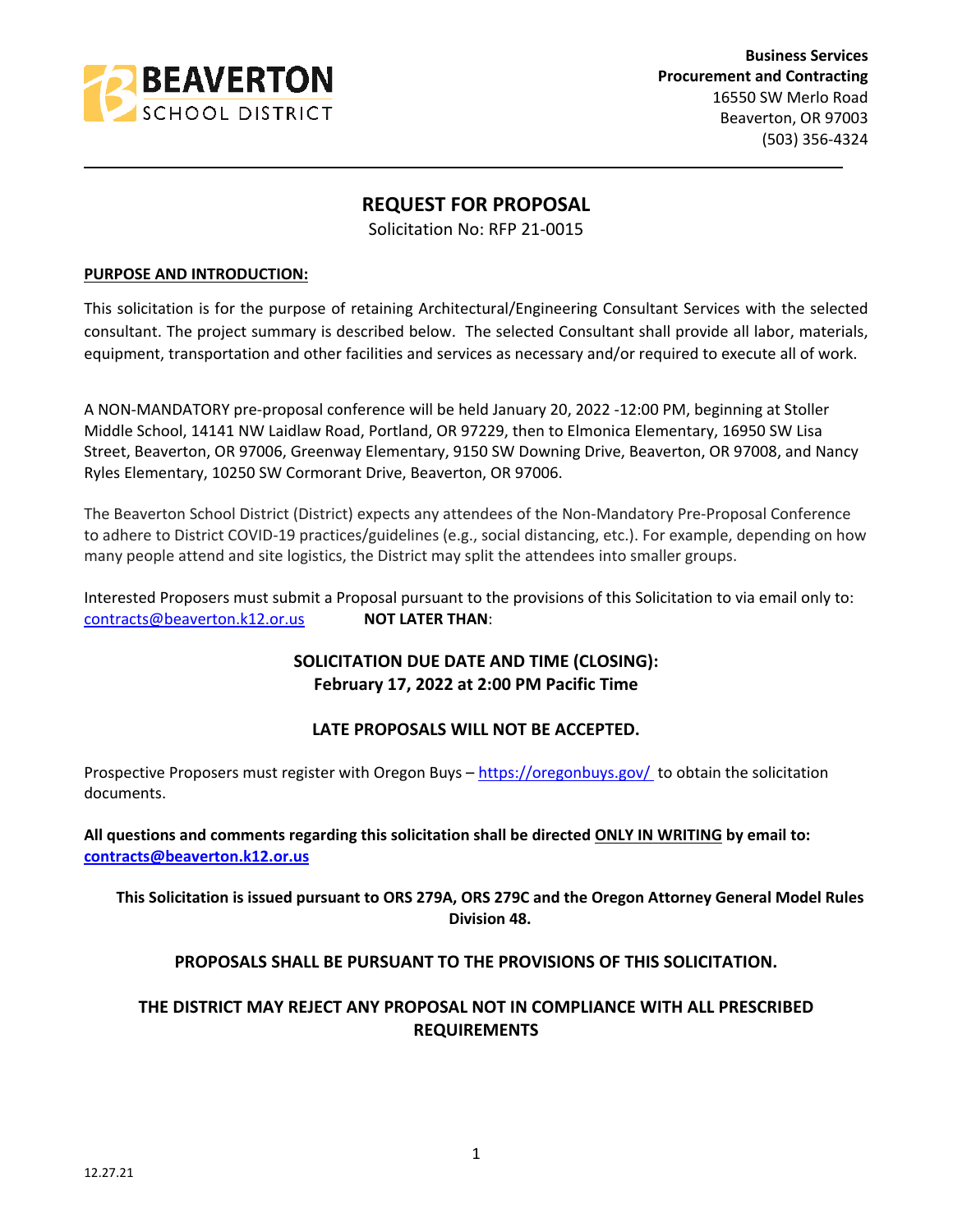#### SECTION I – PROJECT INTRODUCTION AND BACKGROUND Solicitation No: RFP 21-0015

#### **1. DEFINITIONS:**

The term "District" or "Owner" throughout this document means the Beaverton School District (BSD). The term "Consultant" means an Architect, Engineer, Photogrammetrist, Transportation Planner, Land Surveyor or provider of Related Services, or any combination of the foregoing. The term "Proposer" means the person or firm that submits a Proposal in response to this Solicitation. "Closing" is the solicitation due date and time. "Related services" means personal services, other than architectural, engineering, photogrammetric mapping, transportation planning or land surveying services, that are related to planning, designing, engineering or overseeing public improvement projects or components of public improvement projects, including but not limited to landscape architectural services, facilities planning services, energy planning services, space planning services, hazardous substances or hazardous waste or toxic substances testing services, cost estimating services, appraising services, material testing services, mechanical system balancing services, commissioning services, project management services, construction management services and owner's representation services or land-use planning services.

#### **2. SOLICITATION REVIEW:**

Proposers must carefully review this Solicitation document and are responsible for knowing and understanding all terms and conditions. Unless defects, ambiguities, omissions, or errors are brought to the District's attention by protest pursuant to the process detailed under SOLICITATION PROTEST AND REQUEST FOR CHANGE (Section III, Paragraph 3), protests or appeals based on such defects, ambiguities, omissions or errors received more than seven days after issuance of the Notice of Intent to Award may not be favorably considered.

#### **3. BACKGROUND:**

- A. The Beaverton School District encompasses approximately 57 square miles in northwestern Oregon in Washington County. Beaverton School District, located in the Portland, Oregon metro area, is the third largest School District in Oregon.
- B. The Beaverton School District has approximately 4,700 employees. The District is responsible for educating approximately 40,870 students in kindergarten through grade 12 at thirty-four (34) Elementary Schools, eight (8) Middle Schools, six (6) High Schools, five (5) Options Schools, and nineteen (19) Options Programs.

#### **4. CONTRACT:**

- A. The provisions of the sample AIA B101 (modified) Architect Agreement are in addition to the requirements set forth in this solicitation document and are incorporated by reference (see Enclosures).
- B. Proposers are advised to thoroughly review and familiarize themselves with the standard contract. Certain contract terms reflect state statute and District policy and may not be altered.
	- 1) If a Proposer takes exception to any of these terms it is advised to protest such exception pursuant to paragraph 5 under the Public Contracting Rules Section of this Solicitation.
	- 2) At minimum, the Protest must reflect in writing, any exceptions to specific terms and conditions. The District may reduce the score of, or reject, a proposal with significant exceptions to terms and conditions.
- C. If the selected Consultant does not take either one of the two steps in "B" above, the Consultant will be expected to sign a contract including all standard terms and conditions contained in the sample contract.
- D. Personnel substitution If the consultant must substitute personnel included in the original proposal they shall obtain written District approval of substituted personnel, prior to substitution.

#### **5. AMENDMENTS:**

The District may amend a Contract without additional competition pursuant to OAR 137-048-0320.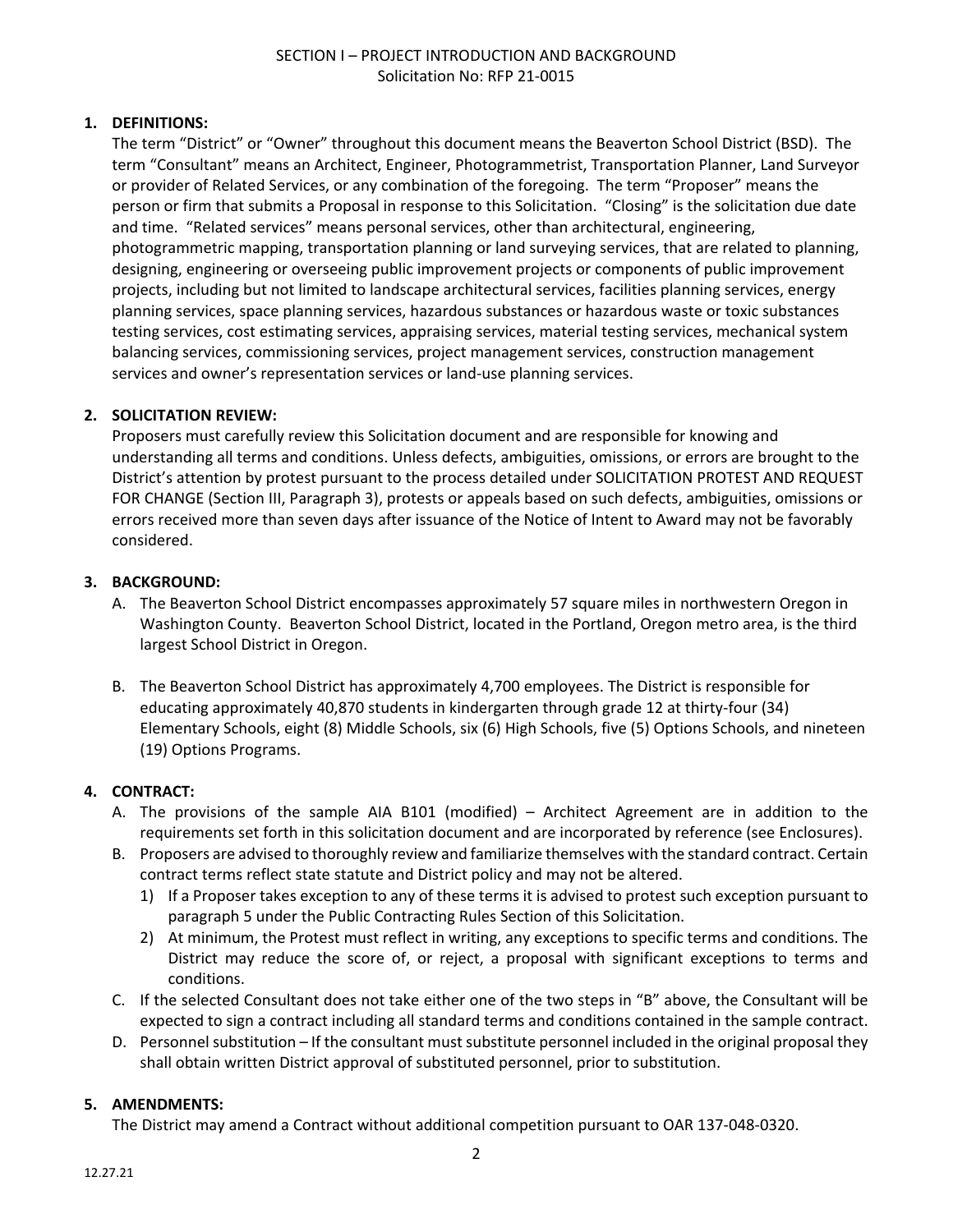#### **6. DISTRICT REPRESENTATIVE:**

The District Representative for this project is Chris Hansen, Project Manager.

#### **7. SOLICITATION SCHEDULE:**

The milestones for the selection process are set forth below. The dates are specific and will be followed to the extent reasonably possible. The purpose of this schedule is for Proposer information only. Required dates for submittals and any other activities are provided elsewhere in this Request for Proposals. The District reserves the right to deviate from this schedule.

| Project Milestone                 | <b>Completion Date</b>       |
|-----------------------------------|------------------------------|
| <b>Advertise Solicitation</b>     | January 5, 2022              |
| Pre-Proposal Site Walk            | January 20, 2022 at 12:00PM  |
| Deadline for Questions            | February 7, 2022 at 4:00PM   |
| Final Addenda                     | February 14, 2022            |
| Submit Proposals                  | February 17, 2022 at 2:00 PM |
| <b>Proposal Evaluation Period</b> | Week of February 21, 2022    |
| Interviews (If Required)          | March 7-8, 2022              |
| Notice of Intent to Award         | March 9, 2022                |

#### **8. CONTACT DURING SOLICITATION:**

**Questions shall be submitted in writing via email to [contracts@beaverton.k12.or.us](mailto:contracts@beaverton.k12.or.us) as indicated on the Summary page of this Solicitation. No other contact regarding this solicitation during the solicitation process shall be permitted. Unauthorized contact regarding this solicitation may subject the offender's proposal to rejection. Answers to questions not stated in writing and/or answered in the form of a written Addendum shall not be binding upon the District.**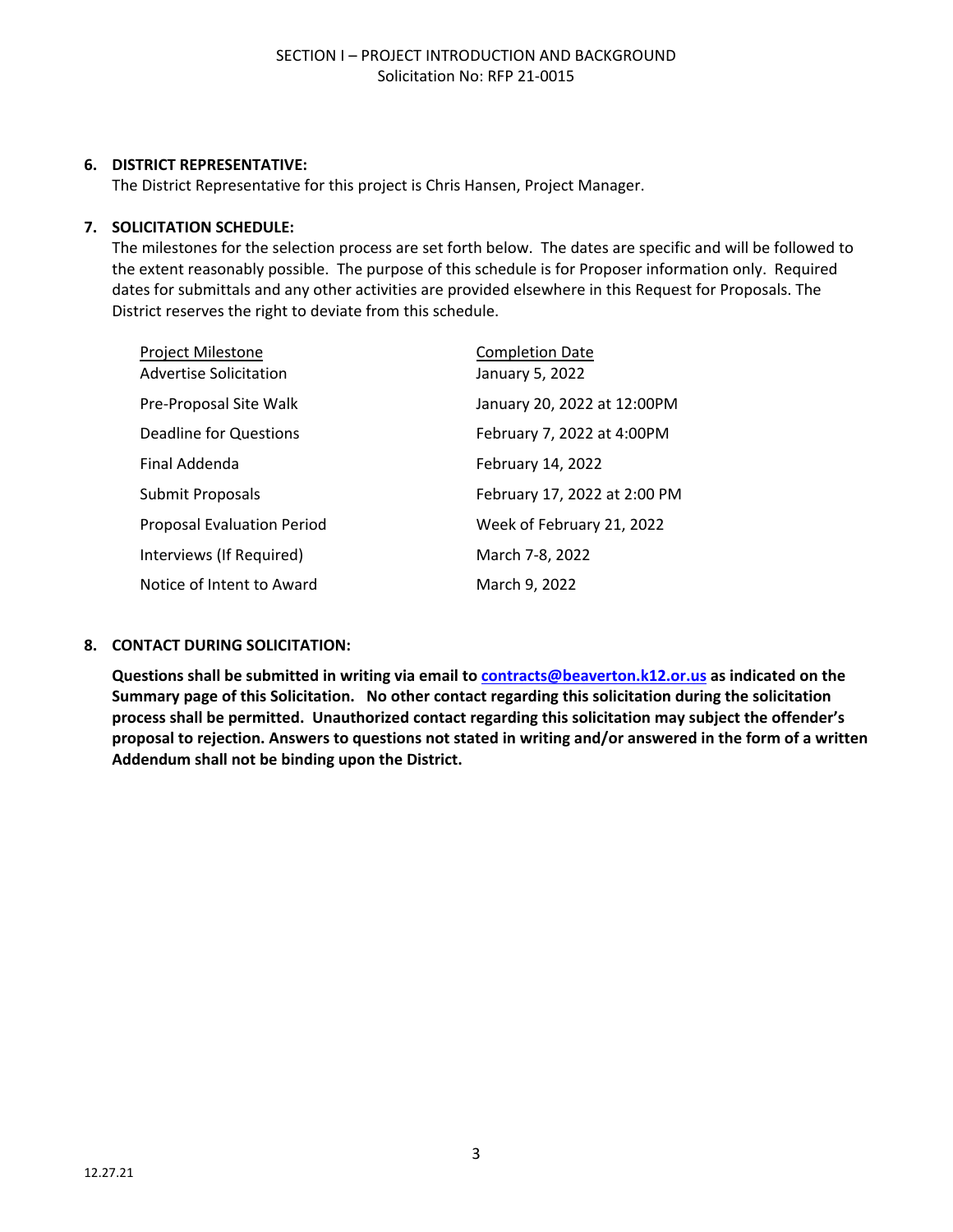- **1. PURPOSE AND INTRODUCTION**. The purpose of this Solicitation is to establish an Architectural Services Contract with the selected Consultant. The project summary is described below. The selected Consultant shall provide all labor, materials, equipment, transportation and other facilities and services as necessary and/or required to execute all of the Work
- **2. SERVICES REQUIRED**. Beaverton School District is requesting proposals for complete Architectural/Engineering Consultant Services for a project to provide HVAC controls upgrades at four (4) school sites: Greenway Elementary, Elmonica Elementary, Stoller Middle School, and Nancy Ryles Elementary. Construction is anticipated to occur the Summer of 2023 and construction work shall be completely bid under a Design/Bid/Build procurement method.

#### **3. PROJECT DESCRIPTION.**

This project includes four separate sites.

- a. **Greenway Elementary**, 9150 SW Downing Drive, Beaverton, OR 97008. What exists currently is a Central heating plant with hot water boiler. Hot water coils and DX cooling in air handlers. Start, Stop, and Scheduling for all systems by Johnson DDC "front end". Library and classroom wings conditions by VAV system with hot water reheat. Air-conditioned offices (multi-zone system) and cafeteria (single zone). Gym and kitchen are heat only. Classrooms 1987 addition: individual rooftop heat pumps, DX cooling.
	- o Remove all pneumatic components
	- o Modernize the complete control system with current generation controllers
	- $\circ$  Full DDC system should be installed in this original section of the building
	- $\circ$  New system should include the whole building and either incorporate the older controls into the new system or replace them
	- o Replace AC units
	- $\circ$  EEM's should be evaluated by design team once information is provided by the District Energy Manager, additional funding from ETO may also be available
- b. **Elmonica Elementary**, 16950 SW Lisa Street, Beaverton, OR 97006. What exists is a Central heating plant with hot water boiler. Hot water coils and DX cooling in air handlers. Start, Stop, and Scheduling for all systems by Johnson DDC "front end". Library/classroom wing conditioned by VAV system with hot water reheat. Air conditioned offices (multi-zone system) and cafeteria (single zone). Gym and kitchen are heat only. Classrooms 1987 addition: individual rooftop heat pumps, DX cooling.
	- o Remove all pneumatic components
	- o Modernize the complete control system with current generation controllers
	- o Full DDC system should be installed in this original section of the building
	- o New system should include the whole building and either incorporate the older controls into the new system or replace them
	- o Replace AC units
	- $\circ$  EEM's should be evaluated by design team once information is provided by the District Energy Manager, additional funding from ETO may also be available
- c. **Stoller Middle School**, 14141 NW Laidlaw Road, Portland, OR 97229 What exists is a Central heating plant with two hot water boilers. Hot water coils and DX cooling in package rooftop air handlers. Classrooms, library, and offices conditioned by VAV system with hot water reheat. Constant volume heat only units serve gyms and locker rooms. DDC controls by Johnson Controls Inc.
	- o Replace controllers and sensors for 7 McQuay units
	- o Update HVAC Control graphics for previous 5 units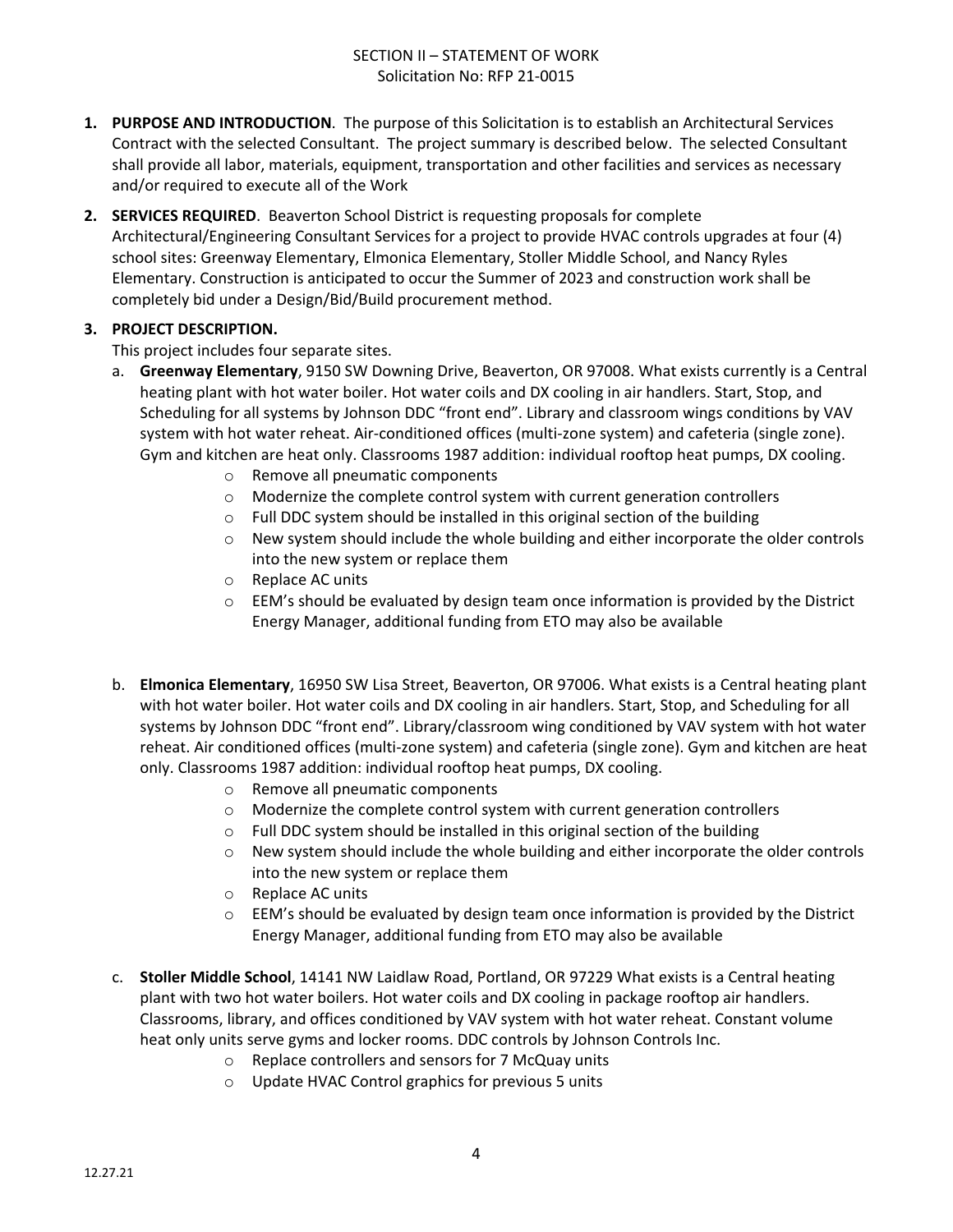- d. **Nancy Ryles Elementary**, 10250 SW Cormorant Drive, Beaverton, OR 97006. What exists is packaged rooftop air handlers with hot water heat and DX cooling. Start, Stop, and Scheduling for all systems by Johnson DDC "front end" with mixture of digital and pneumatic controls. Classrooms and offices air conditioned by VAV systems with hot water reheat coils. Gym is heat only.
	- o (5) Air Handling Unit Controls
		- CGM controllers with IOMs
		- Electronic actuators for inlet vanes
		- Supply duct and building static pressure sensors
		- Replacement of hot water valves and damper actuators
		- Preheat, supply air temperature, and return air CO2 sensors for DCV
		- High pressure and low temperature safeties included
	- o (53) Variable Air Volume Terminal Controls to replace pneumatic devices
		- CVM controllers with integrated damper actuators and airflow monitoring
		- Wall mounted zone temperature sensors (RTD)
		- Supply air sensors and hot water valves with actuators
	- o Hot Water System
		- CGM controller for 2 boilers and 2 pumps
		- Temperature sensors for outside air, mechanical room, and hot water supply/return
	- o Other Equipment
		- Start/Stop and Status for 6 exhaust fans and 1 makeup air unit
		- Reusing existing NAE45
	- o General Provisions
		- Complete installation including all necessary high and low voltage electrical work, panels, controllers/engine, transformers, sensors, actuators and VFDs
		- Piping insulation repair where valves/sensors are replaced/installed
		- Project Management, Graphics, Application Engineering, Submittals, Programming.
	- o Alternate Options to be included:
		- Air Handling Unit Controls to replace N2 device
			- CGM controller with IOM
			- **Reusing existing VFDs**
			- **Supply duct and building static pressure sensors**
			- Replacement of hot water valve and damper actuators
			- **Preheat, supply air temperature, and return air CO2 sensors for DCV**
			- **High pressure and low temperature safeties included**
		- (8) Variable Air Volume Terminal Controls to replace N2 devices
			- CVM controllers with integrated damper actuators and airflow monitoring
			- **Wall mounted zone temperature sensors (RTD)**
			- **Supply air sensors and hot water valves with actuators**
		- (4) Variable Frequency Drives
			- Supply and return fans on AHUs 1 and 2
			- **•** Demo of inlet vanes; reuse existing motors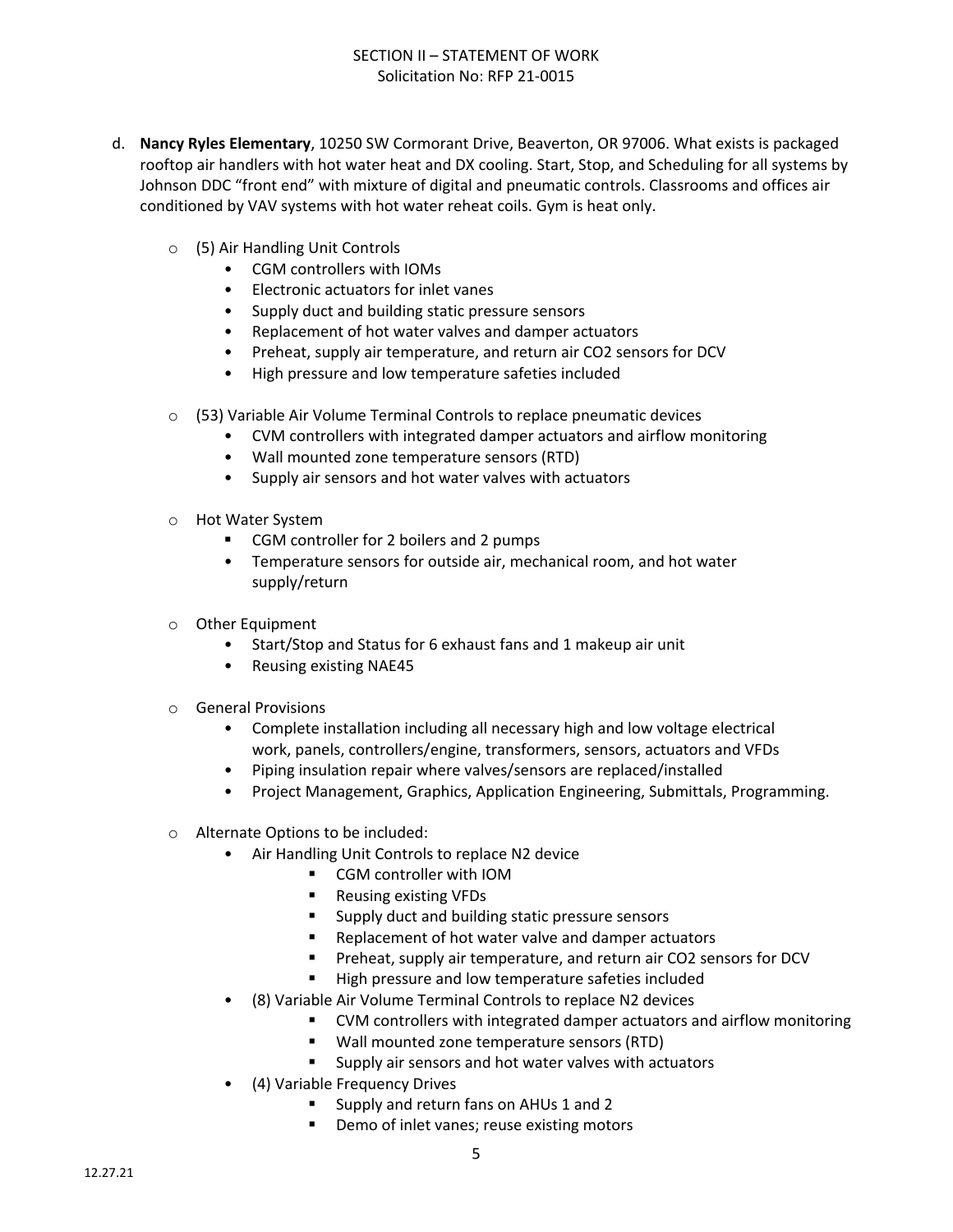- Supervisory/Boiler Controller
	- SNC25150 for Boiler control to eliminate existing engine
- o Replace Chiller
- e. All schools will need to have mechanical systems evaluated for regular maintenance items that need to be addressed**.**

#### **4. OPERATIONAL ATTRIBUTES:**

The district seeks to implement spaces with a focus on the following attributes:

- a. Maintainability. The facilities must be implemented with significant consideration being given to ease of maintenance and effective maintenance cost management.
- b. Efficient energy-use systems using proven technologies.

#### **5. DESCRIPTION OF SERVICES:**

Design services shall include Schematic Design, Design Development, and Construction Documents for permitting and bidding, bidding assistance, construction administration services, and warranty follow up for one year beyond substantial completion.

- a. Design/Engineering
	- i. All designs shall be in compliance with Oregon Structural Specialty Code and Oregon Energy Code requirements, and any other applicable Building Code requirements.
	- ii. Consultant shall provide the necessary Structural Engineering as required by the local Authority Having Jurisdiction (AHJ), for seismic anchorage of existing equipment, structural analysis of loading additions due to re-design.
	- iii. Consultant shall provide the necessary Mechanical and Electrical engineering as required for any mechanical and electrical work to be included in the scope of work.
	- iv. Consultant shall coordinate with the District provided asbestos consultant. The asbestos consultant will provide drawings and specifications to be inserted into the construction documents.
	- v. Consultant shall be required to coordinate all designs with the district Energy & Resource Conservation Program Manager.
	- vi. A written specification manual shall be included as part of the 80% construction and bid documents. A draft of this document should be presented for review in Design Development. Cut sheets or recommend materials are sufficient for Schematic Design.
- b. Cost Estimating
	- i. Consultant shall secure the services of a Cost Consultant to provide preliminary cost estimates at Schematic Design and Design Development phases.
- c. Bidding Services
	- i. Participate in the pre-bid meeting(s) and site visits.
	- ii. Review bid responses and respond to solicitation questions.
	- iii. Prepare addendum documentation as needed.
- d. Permitting Services:
	- i. Provide necessary engineering services for permitting.
	- ii. Review permit documents.
	- iii. Prepare and submit Building Permit documents to the applicable Authorities Having Jurisdiction.
	- iv. Facilitate the Building Permit process.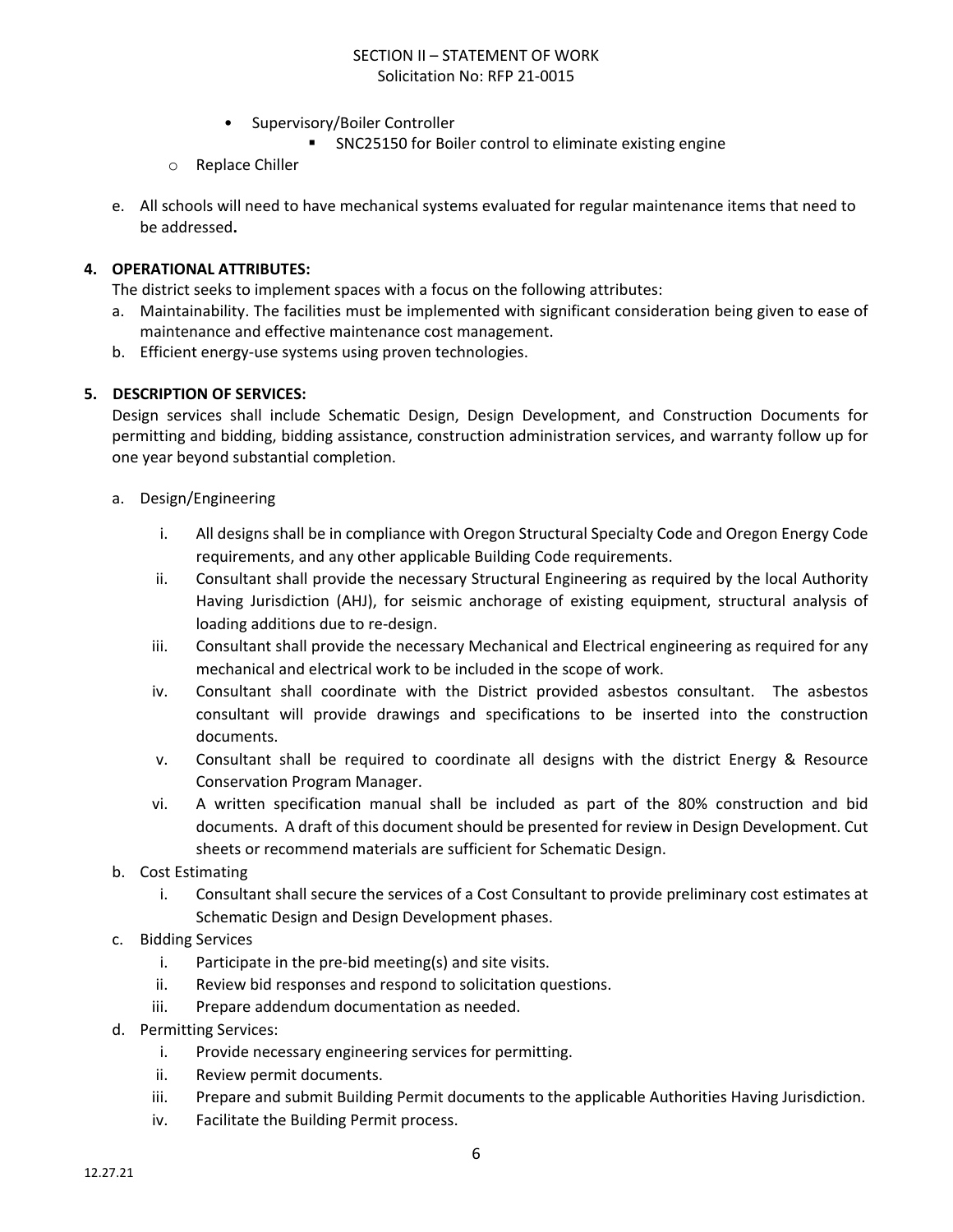- v. Provide supplemental information required by plan review comments.
- e. Construction Services:
	- i. Review submittals of proposed materials and equipment.
	- ii. Invoice Review.
	- iii. Submit documents for permit review and respond to comments as required by AHJ.
	- iv. Attend pre-construction meeting to align with regularly scheduled weekly OAC.
	- v. Review contractor's shop drawings.
	- vi. Answer contractor's questions.
	- vii. Perform construction and final field observations and provide punch list and punch list support.
	- viii. Prepare supplementary drawings as required for clarification.
	- ix. Participate in 1-year warranty walks.
- f. Meetings
	- i. The consultant and applicable sub-consultants shall participate in a preliminary project kick-off meeting (assume 3) and design review presentations at completion of Design Development, and 80% Construction Document completion. Allow 3 hours minimum for each design review session.
	- ii. The consultant shall participate in a kick- off meeting and weekly meetings during the construction period assume mid-May through mid-September; punch list walkthrough and follow-up; and a one-year warranty walk.
- g. Close-Out Assistance
	- i. The consultant shall review submitted operation and maintenance manuals, warranty and as-built/redline drawings.
	- ii. The consultant shall also prepare and submit record drawings developed from the contractor's as-builts/redlines.
- h. Miscellaneous
	- i. The schedule and scope of work of this project may be a challenge due to constraints on overall project budget and available construction periods (summer break between school years).
	- ii. Value Engineering (VE) shall be used to ensure that optimized form and function are implemented for the budget available. Value Engineering (VE) efforts will conform to ASTM E1699-14, and not merely be a tool for cutting scope or quality.
	- iii. Reasonable use of sustainable materials and construction processes are to be considered where reasonable without undue risk stemming from un-vetted products.
	- iv. The project will comply with the District's Technical Standards and Education Specifications. Deviations may be proposed by the A/E with appropriate rationale for District consideration. The documents can be viewed in the Design Standards Program Documentation located at: <https://www.beaverton.k12.or.us/departments/facilities-development/technical-standards>
	- v. The District has implemented the eBuilder Project Management software platform, for coordination of efforts, approvals, and expedited communication. All prime project team members will be required to utilize the program. Consultant shall be provided a seat (license) and training.
	- vi. All persons involved in the project who will have a physical presence on site at any time during the course of the project will need to clear a background check. The basic criteria of clearance and refusal offenses will be provided by the District Project Representative. Consultants and sub-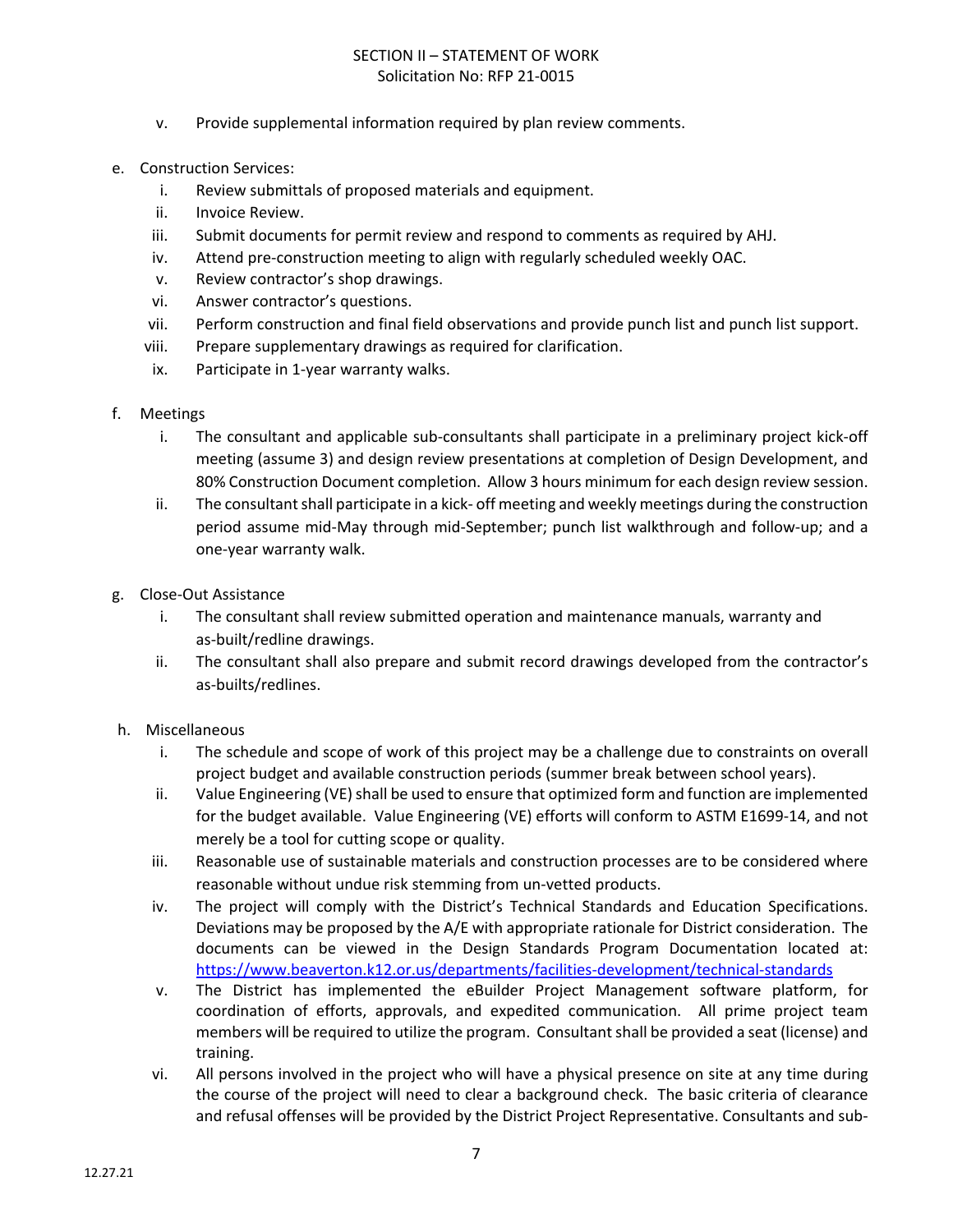consultants shall provide a report of who has cleared the background check by an approved agency. Consultants and/or sub-consultants are also responsible to print and wear their own badges that align with the district standard as provided by the District Project Representative.

vii. In accordance with OAR 333-0190130, all persons engaged to provide goods and/or services at school or school-based program which takes place at or in school facilitates **and who has direct/indirect contact with students or staff**, must be vaccinated against COVID-19 or have a documented medical or religious exception. Unvaccinated persons, regardless of exception status, may not perform work which takes place at or in school facilities if they may have direct/indirect contact with students or staff.

#### **6. PROJECT SCHEDULE:**

| Project Milestone                   | <b>Completion Date</b>    |
|-------------------------------------|---------------------------|
| <b>Advertise Solicitation</b>       | January 5, 2022           |
| Proposals due                       | February 17, 2022         |
| Proposal Review                     | February 18-25, 2022      |
| <b>Board Approval</b>               | March 14, 2022            |
| <b>Execute Contract</b>             | March 15, 2022            |
| <b>Schematic Design Due</b>         | April 29, 2022            |
| Design Development Due              | May 31, 2022              |
| Design Development Review Meeting   | on or about June 9, 2022  |
| 80% Construction Documents Due      | July 1, 2022              |
| 80% Construction Document Review    | on or about July 12, 2022 |
| <b>Bid Docs Due</b>                 | July 29, 2022             |
| <b>Contractor Bids Due</b>          | September 1, 2022         |
| <b>Board Approval</b>               | TBD September, 2022       |
| <b>Estimated Construction Start</b> | January- June, 2023       |
| <b>Completion Date</b>              | August 2023               |
|                                     |                           |

#### **7. ADDITIONAL REQUIREMENTS:**

- a. **E-Builder.** See sample Contract attached to this Solicitation.
- b. **Background Checks.** See sample Contract attached to this Solicitation.
- c. **BIM.** See sample Contract attached to this Solicitation.
- 8. **BUSINESS EQUITY.** The Proposer understands that the District maintains a goal of engaging Disadvantaged, Minority, Women, Emerging Small and Service Disabled Veteran owned business enterprises (D/M/W/ESB/SDV) as service providers in delivering services necessary to implement our bond program. The District aspires to a goal of ten (10) percent D/M/W/ESB/SDV content, by contract value, in completing our capital bond work, and the Consultant shall expend reasonable efforts to reach this goal in the total value of their contracts with the District.

Additionally, the District will continue to partner with its Consultants to provide career learning opportunities for students, providing them exposure to various potential career paths, including, but not limited to, architecture, engineering and related services, legal and accounting services through programmatic involvement with the District's Career Pathways Program and Career Related Learning Experiences.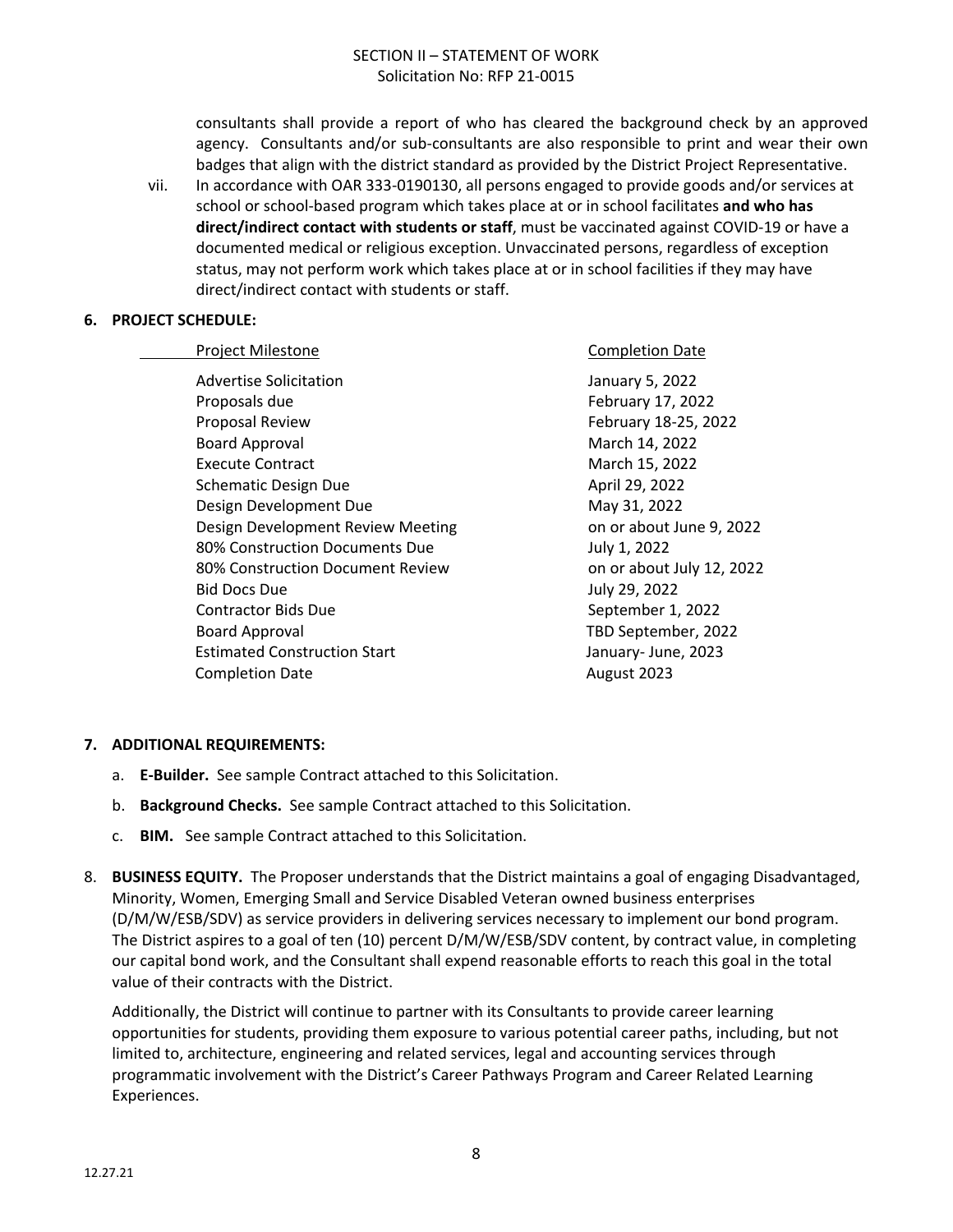#### **1. SELECTION PROCEDURE:**

The District intends to procure the Services described herein using the Informal Selection Procedure pursuant to OAR [137-048-0210](https://secure.sos.state.or.us/oard/viewSingleRule.action?ruleVrsnRsn=266357)**.** Should circumstances require, the District may use this RFP to procure the Services using the Formal Selection Procedure pursuant to OAR [137-048-0220](https://secure.sos.state.or.us/oard/viewSingleRule.action?ruleVrsnRsn=266357)**.**

#### **2. PRE-PROPOSAL CONFERENCE:**

- a. Purpose. The pre-proposal conference is conducted with potential Proposers present to explain and discuss the Solicitation requirements.
- b. Required Attendance. If the District pre-proposal conference is mandatory (as indicated on the Summary Page), a proposal submitted by a Proposer who did not attend the mandatory pre-proposal conference will be rejected.
- c. Statements Not Binding. Statements made by the District's representative at the pre-proposal conference do not change the Solicitation Document unless the District confirms such statements with a written Addendum.

#### **3. SOLICITATION PROTEST AND REQUEST FOR CHANGE:**

Proposers may submit a written protest of anything contained in this Solicitation and may request a change to any provision, specification or Contract term contained in the Solicitation, no later than seven (7) calendar days prior to the date Proposals are due. Each protest and request for change must include the reasons for the protest or request, and any proposed changes to the Solicitation provisions, specifications or Contract terms. The District will not consider any protest or request for change that is submitted after the submission deadline. Protest shall be delivered to the Purchasing Manager by email (contracts@beaverton.k12.or.us). Any changes to the Solicitation will be made and issued via an Addendum pursuant to Paragraph 6 in this section.

#### **4. AWARD SELECTION PROTEST:**

Proposers may Protest Consultant Selection.

- a. **Single Award**. In the event of an award to a single Consultant, the District shall provide to all Proposers a copy of the selection notice that the District sent to the highest scoring Proposer. A Proposer who claims to have been adversely affected or aggrieved by the selection of the highest scoring Proposer may submit a written protest of the selection to the District no later than seven (7) calendar days after the date of the Notice of Intent to Award a Contract. Only a Proposer who is in a position to be awarded a contract if their Protest is successful may submit a Protest. A Proposer submitting a protest must demonstrate that the protesting Proposer is the highest scoring Proposer because the Proposal of the highest scoring Proposer failed to meet the requirements of the Solicitation, or because the highest scoring Proposer is not qualified to perform the Architectural, Engineering, Photogrammetric Mapping, Transportation Planning or Land Surveying Services or Related Services described in the Solicitation.
- b. **Multiple Award.** In the event of an award to more than one Consultant, the District shall provide to all Proposers copies of the selection notices that the District sent to the highest scoring Proposers. A Proposer who claims to have been adversely affected or aggrieved by the selection of the highest scoring Proposers may submit a written protest of the selection to the District no later than 12:00 noon seven (7) calendar days after the date of the selection notices. A Proposer submitting a protest must establish and support a claim that the protesting Proposer is one of the highest scoring Proposers because the Proposals of all higher scoring Proposers failed to meet the requirements of the Solicitation, or because a sufficient number of Proposals of higher scoring Proposers failed to meet the requirements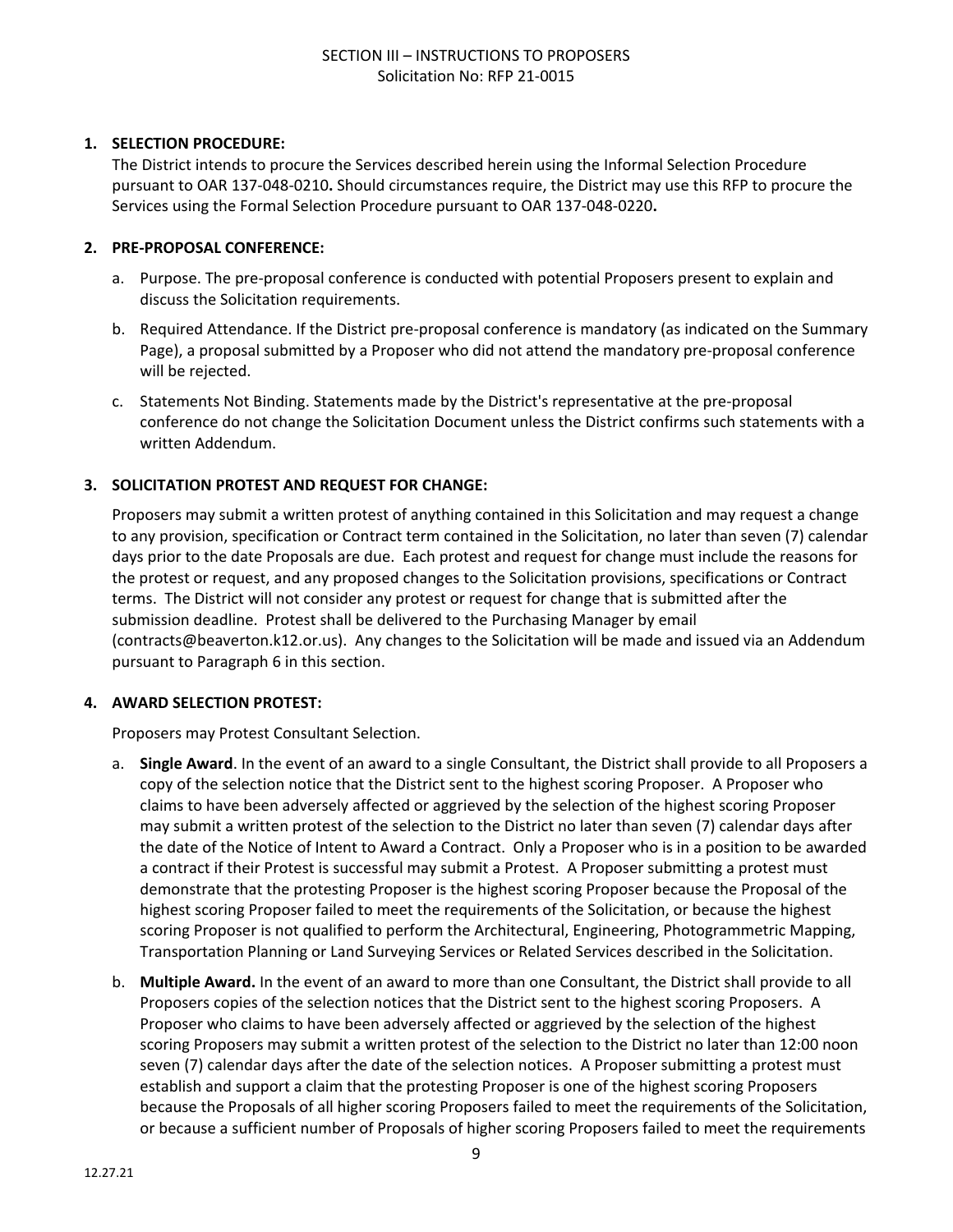of the Solicitation. In the alternative, a Proposer submitting a protest must claim that the Proposals of all higher scoring Proposers, or a sufficient number of higher scoring Proposers are not qualified to perform the Architectural, Engineering, Photogrammetric Mapping, Transportation Planning or Land Surveying Services or Related Services described in the Solicitation.

- c. Effect of Protest Submission Deadline. The District will not consider any protest that is submitted after the submission deadline.
- d. Resolution of Protests. The Purchasing Manager shall resolve all timely submitted protests within a reasonable time following the District's receipt of the protest and once resolved, shall promptly issue a written decision on the protest to the Proposer who submitted the protest. If the protest results in a change to the Solicitation or a change in the Notice of Intent to Award, the District shall revise the Solicitation or the Notice of Intent to Award accordingly and shall issue an addendum in accordance with these rules. If the protest results in a change that effects the Solicitation beyond the ability to issue an addendum to correct the issues raised in the protest, the District may cancel the Solicitation and readvertise after correction of the issue(s).

#### **5. SOLICITATION CANCELLATION:**

The District may cancel, delay or suspend a solicitation, or reject all Proposals, if the District believes it is in the public interest to do so. In the event of any such cancellation, delay, suspension or rejection, the District is not liable to any Proposer for any loss or expense caused by or resulting from any such cancellation, delay, suspension or rejection. Proposers responding to solicitations are responsible for all costs they may incur in connection with submitting Proposals.

#### **6. ADDENDA:**

- a. Issuance; Receipt. The District may change this Solicitation only by Written Addenda. A Proposer must provide written acknowledgement of receipt of all issued Addenda in the space provided on the Proposer Certification Form (Attachment A).
- b. Notice and Distribution. The District will post any and all Addenda via the Oregon Buys website.
- c. It is the Proposers' responsibility to inquire about Addenda; Proposers should frequently check the Oregon Buys website until the Solicitation Closing (due date and time) about any Addenda issued.
- d. Timelines; Extensions. The District shall issue Addenda within a reasonable time to allow prospective Proposers to consider the Addenda in preparing their Proposal. The District may extend the Closing if the District determines prospective Proposers need additional time to review and respond to Addenda.

#### **7. ADDITIONAL REQUIREMENTS:**

- a. The District reserves the right to seek clarifications of submitted Proposals, which may or may not affect the evaluation scoring;
- b. The District reserves the right to negotiate a final Contract that is in the best interest of the District;
- c. The District reserves the right to reject any or all Proposals and the right to cancel the Solicitation at any time if doing either would be in the public interest as determined by the District;
- d. Proposers responding to this Solicitation do so solely at their expense, and the District is not responsible for any Proposer expenses associated with the Solicitation;
- e. Failure of the District to insist on strict performance of any one provision of this solicitation or the resulting contract, shall not constitute a waiver of any/all of the provisions of this Solicitation or resulting Contract, or waiver of any other default of the Proposer.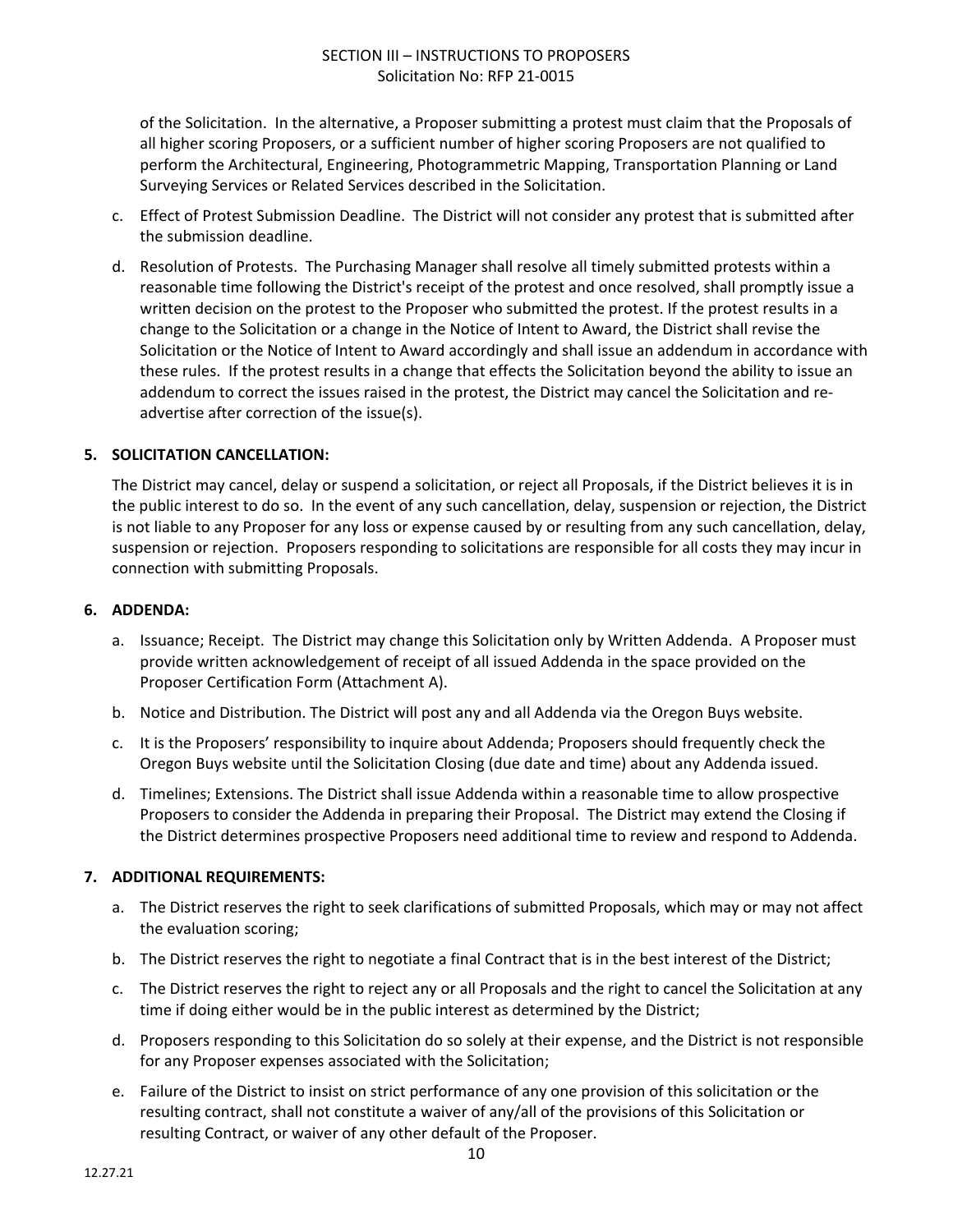#### **8. RECEIPT, OPENING, AND RECORDING OF PROPOSALS:**

a. The District shall electronically open each Proposal received at the stated date and time of Closing. This will not constitute a public bid opening, but the District will post a list of all proposals received by the end of the next business day after the Closing. The District shall not be responsible for a Proposal that is not properly addressed and/or identified.

#### **9. TIES AMONG PROPOSERS:**

- a. If the District is selecting a Consultant on the basis of qualifications alone and determines after the scoring of Proposers that two or more Proposers are equally qualified, the District may select a candidate through any process that the District believes will result in the best value for the District taking into account the scope, complexity and nature of the Architectural, Engineering, Photogrammetric Mapping, Transportation Planning or Land Surveying Services. However, the tie breaking process established by the District under this section cannot be based on the Proposer's pricing policies, pricing proposals or other pricing information, including the number of hours proposed for the services required, expenses, hourly rates and overhead. The process must be designed to instill public confidence through ethical and fair dealing, honesty and good faith on the part of the District and Proposers and shall protect the integrity of the Public Contracting process. Once a tie is broken, the District and the selected Proposer shall proceed with negotiations under OAR 137-048-0210(5) or 137- 048-0220(4)(d), as applicable.
- b. If the District is selecting a Consultant on the basis of price alone, or on the basis of price and qualifications, and determines after the scoring of Proposers that two or more Proposers are identical in terms of price or are identical in terms of price and qualifications, then the District shall follow the procedure set forth in OAR 137-046-0300, (Preferences for Oregon Goods and Services), to select the Consultant.

#### **10. NOTICE OF INTENT TO AWARD:**

The District shall provide a written Notice of Intent to Award (NOI) to all Proposers at least SEVEN (7) calendar days before the Award of a Contract, unless the District determines that circumstances require prompt execution of the Contract. The District's Award must not be final until the latter of the following: The District determines that the contract must be executed as quickly as possible, not less than SEVEN (7) calendar days after the date of the NOI, or until the District provides written response to all timely filed protests denying the protest(s) and affirming the Award.

#### **11. CONFIDENTIALITY OF PROPOSALS:**

- a. REDACTION FOR PUBLIC RECORDS: Any portion of a Proposal that the Proposer claims as exempt from disclosure must meet the requirements of ORS 192.501(2), ORS 192.502(4) and/or ORS 646.461 et seq. **Proposers are required to submit a redacted copy of their Proposal and all attachments if redactions are being requested.** "Redaction" means the careful editing of a document to obscure confidential references; a revised or edited document thereby obscuring the exempt information but otherwise leaving the formatted document fully intact. **The redacted copy must be a complete copy of the submitted Proposal, in which all information the Proposer deems to be exempt from public disclosure has been identified.**
- b. When preparing a redaction of your Proposal submission, a Proposer must plainly mark the redactions by obscuring the specific areas your firm asserts are exempt from public disclosure. In addition, a summary page identifying the pages where redactions occur shall be included with the Proposal submission (summary is not included in page limitations). **If a Proposer fails to submit a redacted copy**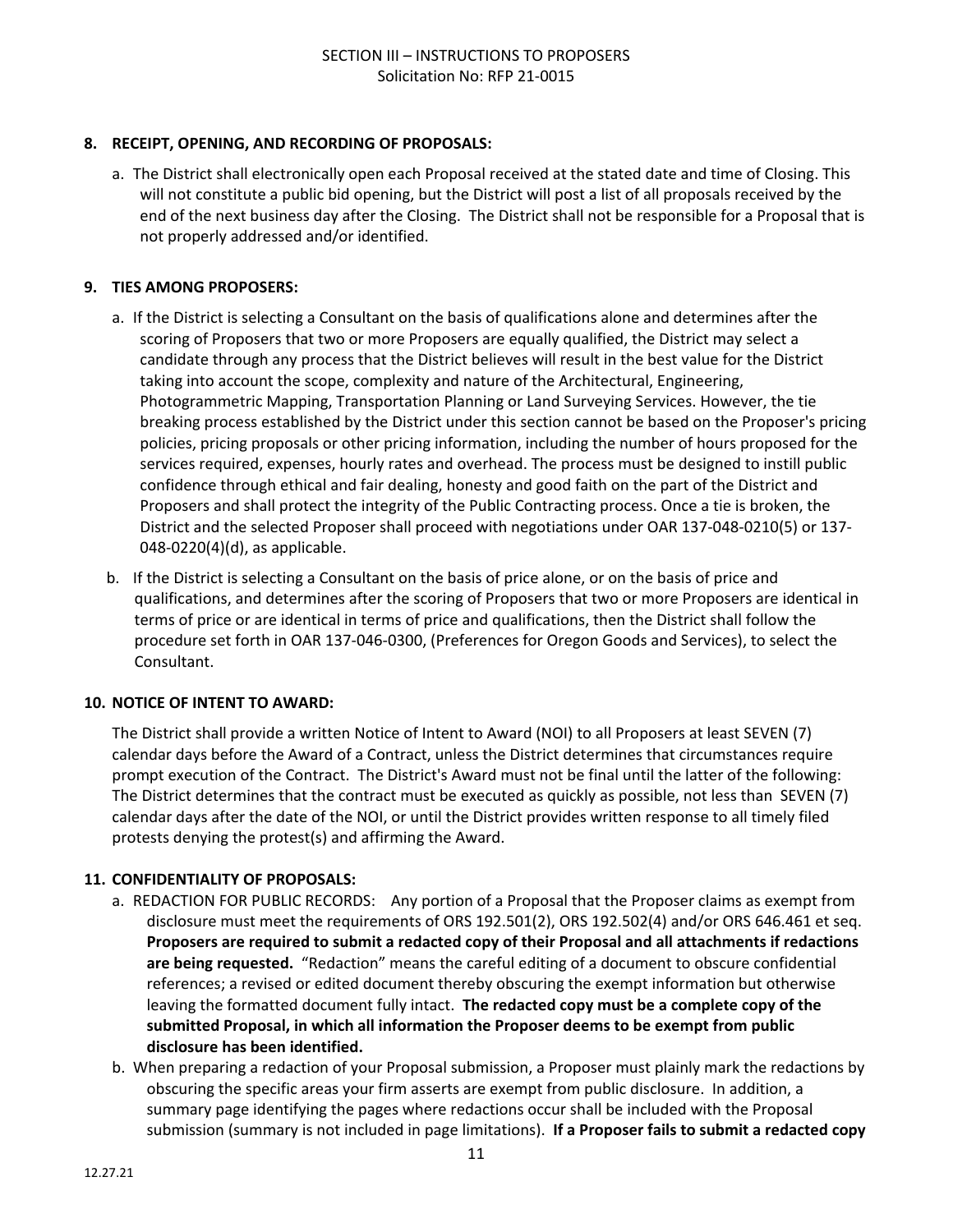#### SECTION III – INSTRUCTIONS TO PROPOSERS Solicitation No: RFP 21-0015

**of their Proposal as required, the District may release the Proposer's original Proposal without redaction.** If the entire proposal is marked as constituting a "trade secret" or being "confidential", at the District's sole discretion, such a Proposal may be rejected as non-responsive.

c. Unless expressly provided otherwise in this RFP or in a separate written communication, the District does not agree to withhold from public disclosure any information submitted in confidence by a Proposer unless the information is otherwise exempt under Oregon law. The District agrees not to disclose Proposals until the District has completed its evaluation of all Proposals and publicly announces the results.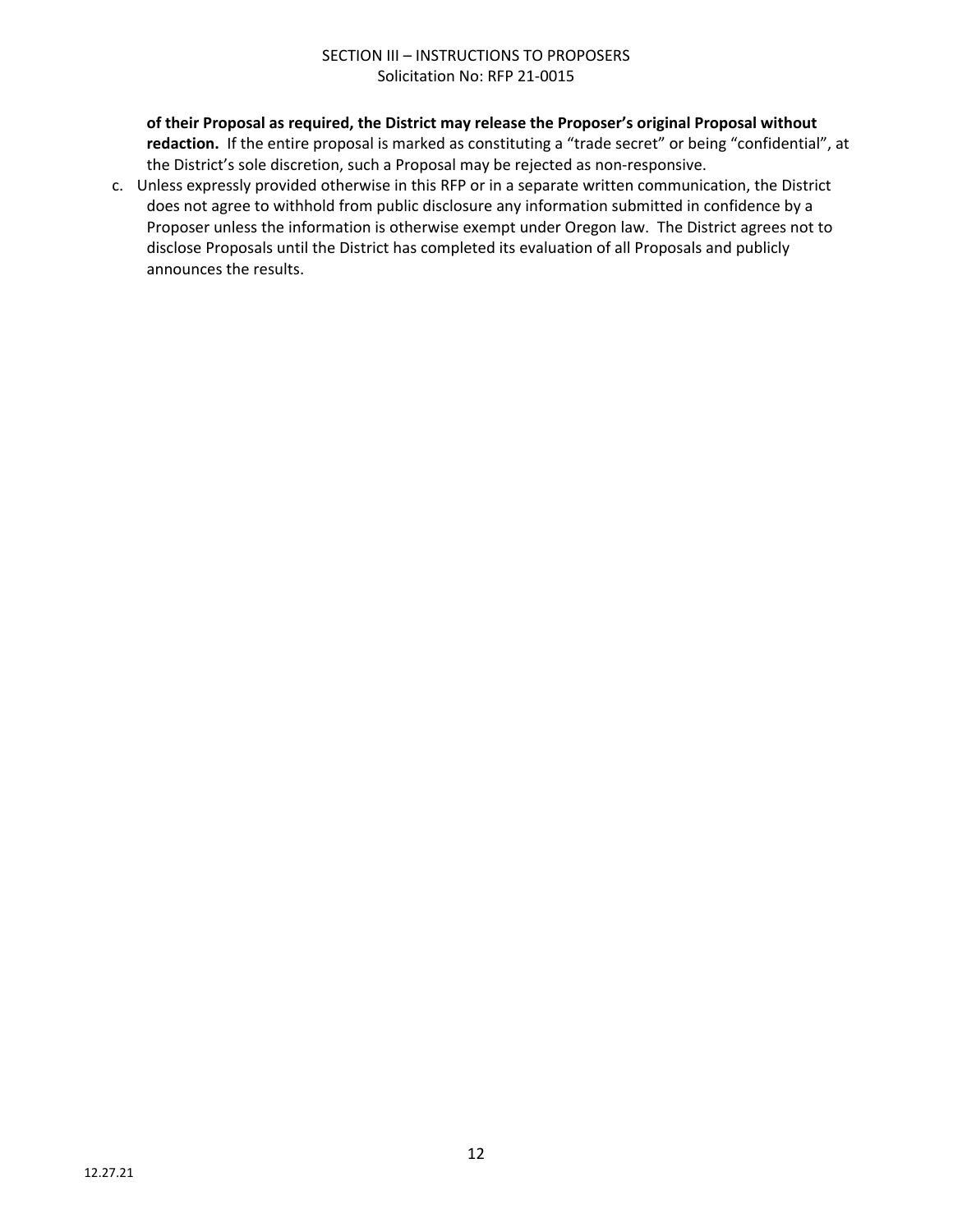#### SECTION IV – RESPONSE AND EVALUATION Solicitation No: RFP 21-0015

#### **1. INTRODUCTION**:

This section prescribes the mandatory format for the presentation of a Proposal in response to this Solicitation. The purpose of this format is to ensure uniformity of the information from each Proposer and to aid in clear understanding and evaluation of each Proposal. Failure to submit Proposals in accordance with the provisions of this Section may be grounds to declare the Proposal non-responsive. Failure to provide any information requested in this Solicitation may result in rejection of the Proposal.

#### **2. PROPOSAL SUBMISSION:** A Consultant's submitted Proposal:

i. Shall include an electronic copy of the Proposal in editable PDF or MS WORD format.

#### **3. PROPOSAL CONTENT REQUIREMENTS**:

Consultants must provide a reply to each of the following items. The Proposer Certification form (see attachments) shall be completed and submitted as the cover of the Proposer's response. Provide a brief but complete response to each of the following evaluative criteria. Do not assume the District has any prior knowledge of the Proposer. Proposal response must be in the same order as presented below:

#### A. APPROACH

- 1. Describe the Proposers' knowledge and understanding of the Project and the Services required as described in the Statement of Work Section;
- 2. Define the Proposers' approaches to staffing and scheduling needs to complete the services required or anticipated in the Statement of Work section;
- 3. Define proposed solutions to any perceived design or constructability issues or difficulties;
- 4. Describe the firms' design philosophy and approach to the services described in the Statement of Work Section;

#### B. EXPERIENCE

- 1. Describe the Proposers' availability and capability including staffing requirements to perform the required services outlined in the Statement of Work Section
- 2. Describe Proposers' and their sub-consultants demonstrated ability to successfully complete similar services on time and within budget, including whether or not there is a record of satisfactory performance under OAR 137-048-0120 (2) (the Districts or other public agency record of Consultants performance);
- 3. Describe Proposers' Performance history in meeting:
	- a. Deadlines.
	- b. AHJ building department permit and deferred submittal performance.
	- c. Accuracy of cost estimates.
	- d. Producing high quality work.
	- e. Meeting financial obligations.
	- f. Provide the status of any required license or certification.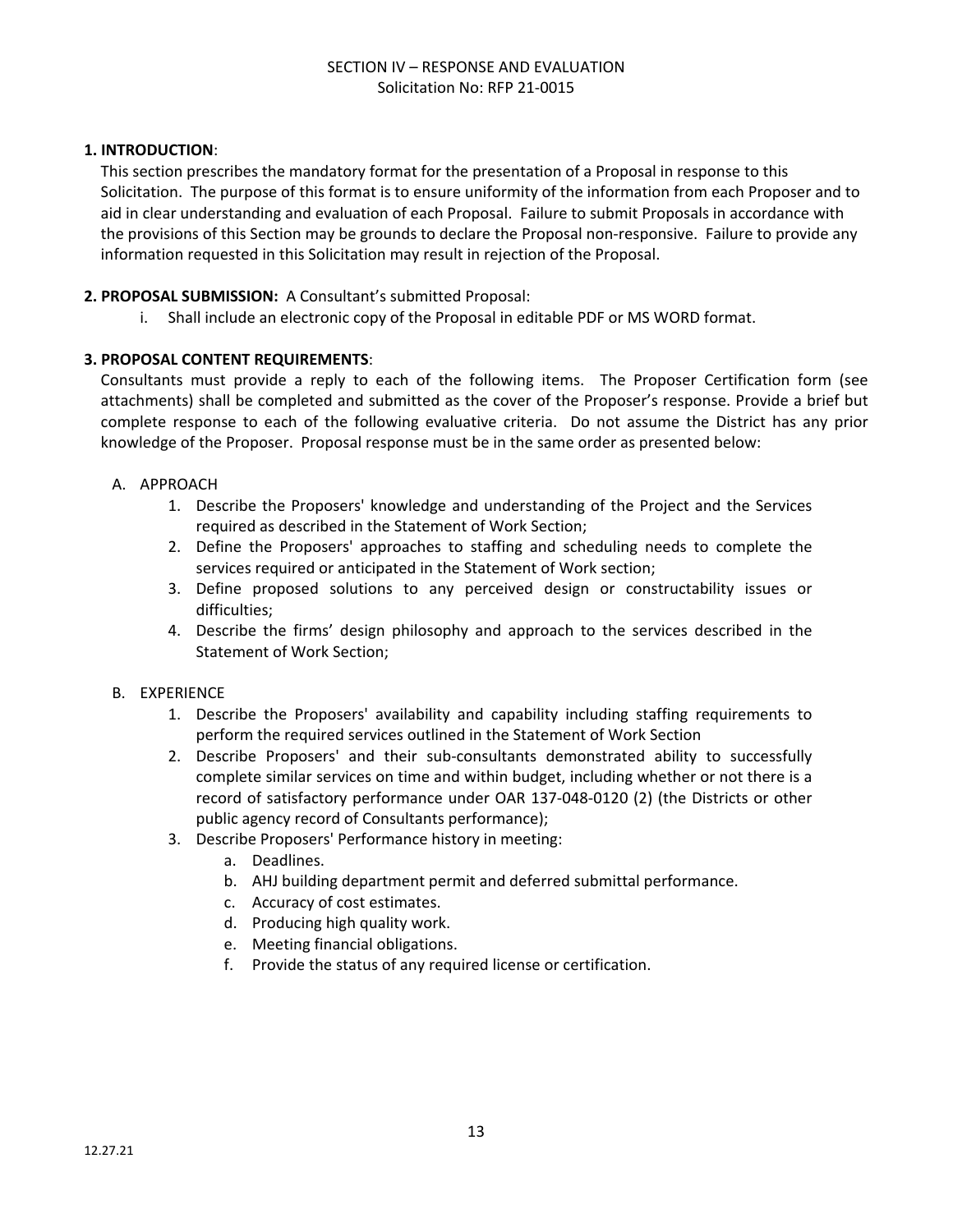#### SECTION IV – RESPONSE AND EVALUATION Solicitation No: RFP 21-0015

#### C. PERSONNEL

- 1. List the Proposers' key staff to be assigned to the project and describe their experience in providing similar services on comparable projects;
- 2. Describe the amount and type of resources, and list the number of experienced staff persons Proposer has available to perform the services described in Section II of this document, Statement of Work;
- 3. Show the recent, current and projected workloads of the staff and resources referenced above to be assigned to the project;
- 4. List the proportion of time Proposer estimates that the staff referenced above to be assigned to the project, would spend on the services described in the Statement of Work section;

#### D. SUB-CONSULTANTS

- 1. List the sub-consultant(s) that would be retained, and their roles with the project, experience of key staff, amount and type of resources, availability, current workload, and proportion of time of key staff related to the services described in the Statement of Work section of this document;
- 2. Describe the sub-consultant(s) demonstrated ability to successfully complete similar services on time and within budget, including whether or not there is a record of satisfactory performance under OAR 137-048-0120 (2) (the Districts' or other public agency record of Consultants performance);
- 3. Describe sub-consultants: Performance history in meeting deadlines; City of Beaverton building department permit and deferred submittal performance; accuracy of cost estimates; producing high quality work; and meeting financial obligations;

#### E. OTHER

Provide information on your firms commitment to State Certified D/M/W/ESB/SDV businesses. Provide any other criteria that would be relevant to the services described in the Solicitation.

#### F. REFERENCES

Provide a minimum of **three references** (agency name, contact name, phone, email, brief description of the project) **and written recommendations** from past clients.

#### **4. FEE PROPOSAL:**

- 1. In a separate and appropriately named file (including "FEE", the Proposer's name, and solicitation number as shown on the Request for Proposal) the Proposer shall provide a complete and itemized fee for the services described in the Statement of Work (Section II) of this document,. In addition, provide an hourly cost (including burden and mark up) for key personnel and principals for the prime firm and sub-consultants. If a Proposer fails to provide the pricing information in a separate envelope, the Purchasing Manager, or designee, shall separate the pricing information from the other documents and secure it separately in the Procurement folder.
- 2. If the proposal is successful, the contract will be award for the value presented in this section.
- 3. Note that reimbursables are to be direct reimbursable and no mark-up is allowed.

#### **5. INTERVIEWS**

1. The evaluation committee may elect to interview Proposers if the evaluation committee considers it necessary or desirable. The top ranked firm, or up to three firms at the District's discretion, may be invited to interview. The interview process may be used to supplement and clarify the information contained in the proposal.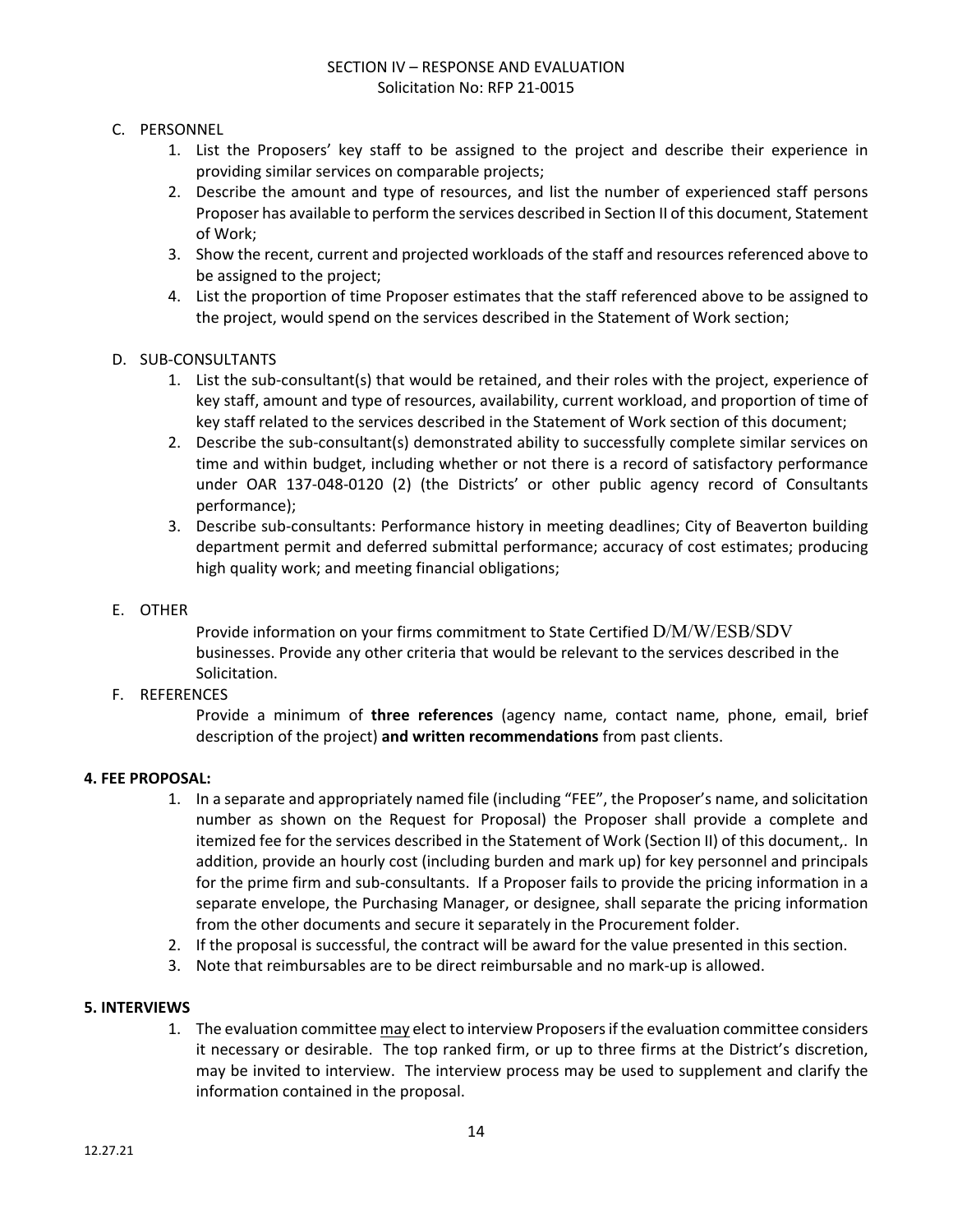#### SECTION IV – RESPONSE AND EVALUATION Solicitation No: RFP 21-0015

#### **PROPOSAL EVALUATION:**

The District shall establish a committee of at least three individuals, including at least one District employee, to review and score Proposals according to the evaluation criteria set forth in the Solicitation. Purchasing Department staff will manage the RFP process, and consult with evaluation committee members as needed, but shall not be scoring members of the committee.

After scoring the proposals based on the qualification criteria listed below, the committee will select up to three of the highest-scoring proposals as being qualified to provide the Services. The District will post the results of the qualification scores and respective proposal scores on Oregon Buys. The Purchasing Department will then either 1) provide the committee with the pricing proposals or 2) advise the committee to proceed with the Formal Evaluation Process pursuant to OAR [137-048-0220](https://secure.sos.state.or.us/oard/viewSingleRule.action?ruleVrsnRsn=266357). In the event of the latter, and should the committee decide not to cancel the Solicitation, the committee will enter into contract negotiations with the highest scoring proposer.

#### **EVALUATION CRITERIA:**

The District will score each proposal by reviewing the evaluation criteria.

- A. APPROACH
	- 1) Proposers' knowledge and understanding of the Project and Services.
	- 2) Proposers' approach to staffing and scheduling needs for the services.
	- 3) Proposed solutions to any perceived design and constructability issues.
	- 4) Design philosophy, if applicable, and approach to the services.
- B. EXPERIENCE
	- 1) Proposers' availability and capability to perform the required services.
	- 2) Proposers' demonstrated ability to successfully complete similar services on time and within budget, including whether or not there is a record of satisfactory performance under OAR 137-048-0120 (2) (the Districts' or other public agency record of Consultants performance);
	- 3) Proposers': Performance history in meeting deadlines; Washington County and City of Beaverton building department permit and deferred submittal performance; Accuracy of cost estimates; Producing high quality work; and Meeting financial obligations.
	- 4) Status of any required license or certification.
- C. PERSONNEL
	- 1) Proposers' key staff assigned to the project and their experience in providing similar services on comparable projects.
	- 2) The amount and type of resources, the number of experienced staff persons Proposer has available to perform the services.
	- 3) The recent, current and projected workloads of the staff and resources referenced above to be assigned to the project.
	- 4) The proportion of time Proposer estimates that the staff referenced above to be assigned to the project.
- D. SUB-CONSULTANTS
	- 1) The sub-consultant(s) that would be retained and their roles with the project related to the services.
	- 2) List the sub-consultant(s) key staff assigned to the project, their experience, amount and type of resources, availability, current workload, and proportion of time of key staff assigned to the project.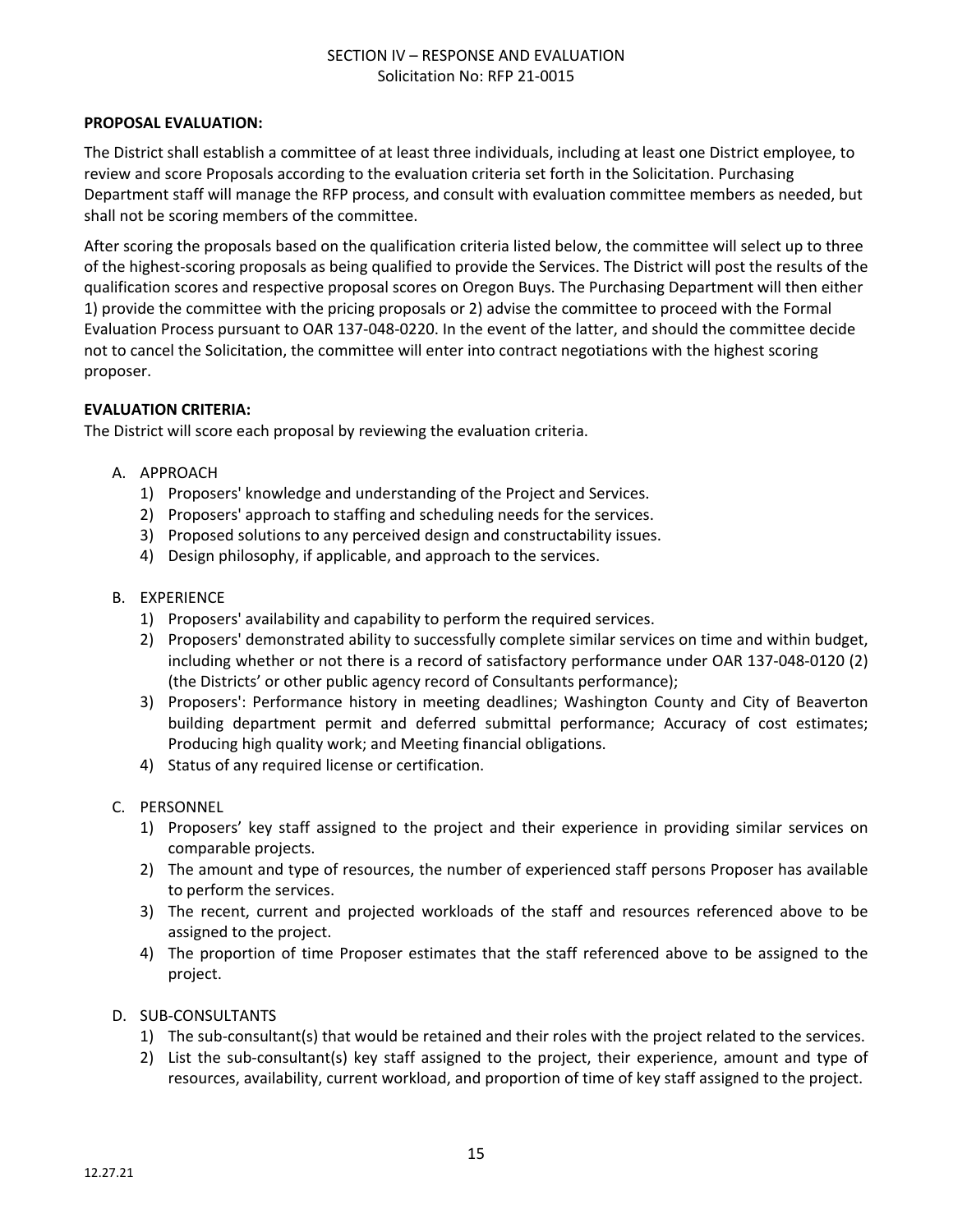- 3) The sub-consultant(s) demonstrated ability to successfully complete similar services on time and within budget, including whether or not there is a record of satisfactory performance under OAR 137- 048-0120 (2) (the Districts or other public agency record of Consultants performance).
- 4) Sub-consultants': Performance history in meeting deadlines; Washington County and City of Beaverton building department permit and deferred submittal performance; Accuracy of cost estimates; Producing high quality work; and Meeting financial obligations.
- E. OTHER

Provide information on your firms commitment to State Certified D/M/W/ESB/SDV businesses. Provide any other criteria that would be relevant to the services described in the Solicitation.

F. REFERENCES

References (agency name, contact name, phone, email, brief description of the project) **and written recommendations** from past clients – minimum of three. Data obtained from provided references and any other reference check performed by the evaluation committee will bear on the Proposers' score.

G. FEE

Once proposals have been scored on Criteria A-F, if the proposal has been found to be qualified, scoring 68 or more points of the available 85, the Fee proposal will be evaluated. Those who do not earn the minimum score are disqualified. Fee proposal scoring - points will be assigned on a ratio method in which the lowest fee receives the maximum points allowed, and all other proposals receive a percentage of the points available based on their relationship to the lowest. This score is added to proposal's score from the previous section and a final score is determined.

| <b>CONTENT REQUIREMENT</b>             | <b>Maximum Points</b> |
|----------------------------------------|-----------------------|
| Approach                               | 25                    |
| Experience                             | 25                    |
| Personnel                              | 15                    |
| Sub-Consultants                        | 15                    |
| Other                                  | 5                     |
| References                             | Pass/Fail             |
| Fee                                    | 15                    |
| <b>Total Points (written proposal)</b> | 100                   |
| Interviews (if conducted)              | 30                    |
| <b>Total Points</b>                    | 130                   |

#### **INTERVIEWS:**

- A. The evaluation committee may elect to interview Proposers if the evaluation committee considers it necessary or desirable. The highest scoring firm, or up to three firms at the District's discretion, may be invited to interview. The interview process will be used to supplement and clarify the information contained in the proposal.
- B. Interviews, if conducted, will be scored by the Evaluation Committee in the same manner as the written proposal and will bear on the firms' overall score in the selection process.
- C. If the evaluation committee elects to utilize interviews an additional 30 points will be available to each firm to earn.
- D. Based upon the proposal scoring, as modified by the interview, and the results of reference checks, the firms will be given final score by the evaluation committee. The final score and a recommendation to award a contract will be provided to District Administration for a final decision to award a contract.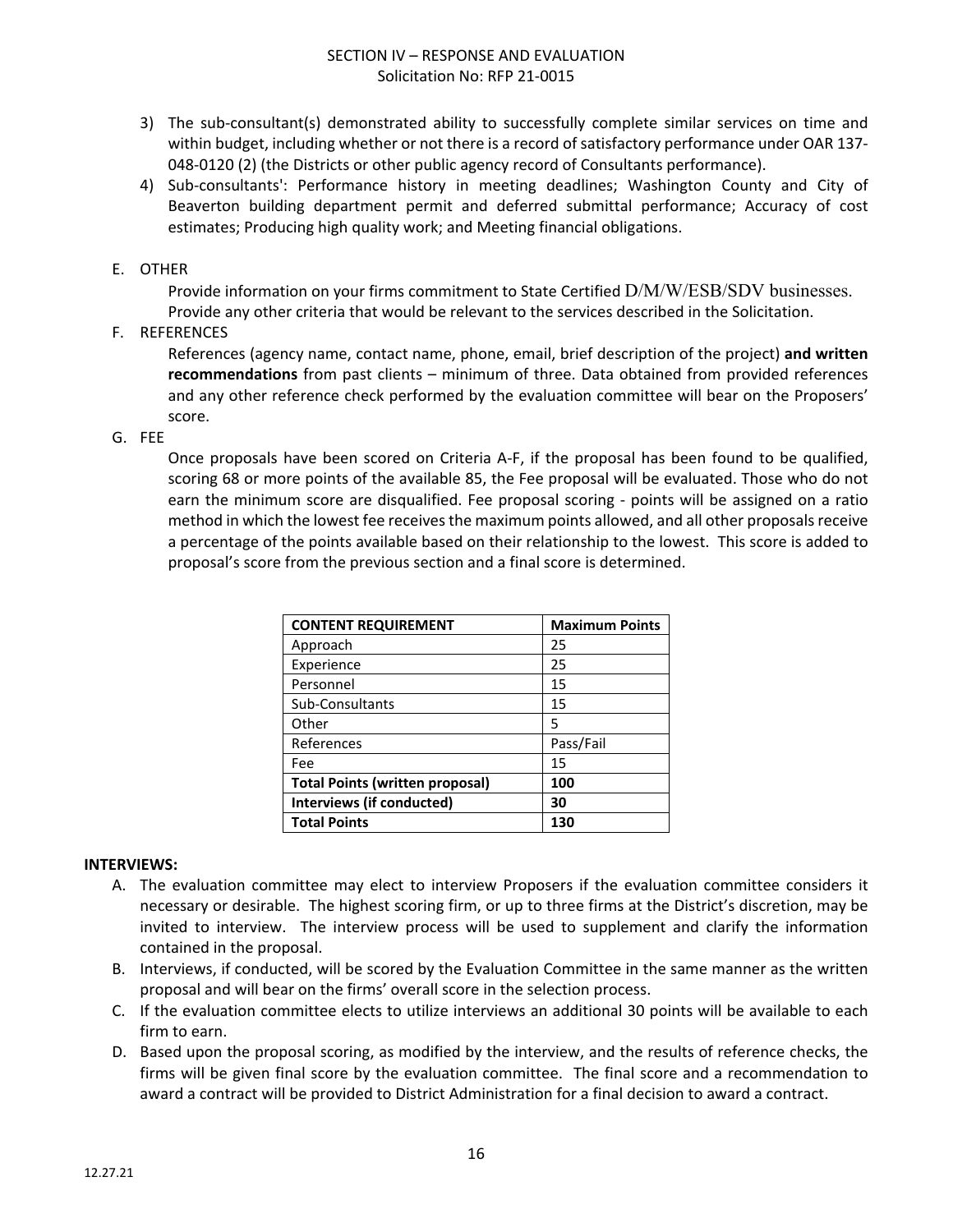E. Particular details about interviews will be issued to those firms invited. Such interviews/presentations will be at the firm's expense.

#### **REFERENCES:**

The evaluation committee may elect to check references beyond what is written in the original Proposal if the evaluation committee considers it necessary or desirable.

#### **SELECTION AND NEGOTIATION:**

If the District does not cancel the Solicitation after it receives either the qualification criteria scores or the final scores for each Proposer, the District will begin negotiating a Contract with the highest scored Proposer. If, after opening Fee proposals, the District decides to proceed with a formal selection procedure, the fee schedule will be the subject of negotiations. Otherwise, or additionally, depending on circumstances, the District shall direct negotiations toward obtaining written agreement on:

- a. The Proposer's performance obligations and performance schedule;
- b. Payment methodology and a maximum amount payable to the Proposer for the Architectural, Engineering, Photogrammetric Mapping, Transportation Planning or Land Surveying Services or Related Services required under the Contract that is fair and reasonable to the District as determined solely by the District, taking into account the value, scope, complexity and nature of the Architectural, Engineering, Photogrammetric Mapping, Transportation Planning or Land Surveying Services or Related Services; and
- c. Any other provisions the District believes to be in the District's best interest to negotiate.

The District shall, either orally or in writing, formally terminate negotiations with the highest scored Proposer if the District and Proposer are unable for any reason to reach agreement on a Contract within a reasonable amount of time. The District may thereafter negotiate with the second highest scored Proposer, and if necessary, with the third highest scored Proposer, and so on, until negotiations result in a Contract. If negotiations with any Proposer do not result in a Contract within a reasonable amount of time, the District may end the particular solicitation. Nothing in this rule precludes the District from proceeding with a new solicitation for the same Services described in this Solicitation that failed to result in a Contract.

#### **TIES AMONG CONSULTANTS:**

If the District is selecting a Consultant on the basis of qualifications alone and determines after the ranking of Consultants that two or more Consultants are equally qualified, the District may select a candidate through any process that the District believes will result in the best value for the District taking into account the scope, complexity and nature of the Architectural, Engineering and Land Surveying Services. The process shall instill public confidence through ethical and fair dealing, honesty and good faith on the part of the District and Consultants and shall protect the integrity of the Public Contracting process. Once a tie is broken, the District and the selected Consultant shall proceed with negotiations under OAR 137-048-0210(3) or 137-048-0220(4)(c), as applicable.

If the District is selecting a Consultant on the basis of price alone, or on the basis of price and qualifications, and determines after the scoring of Consultants that two or more Consultants are identical in terms of price or are identical in terms of price and qualifications, then the District shall follow the procedure set forth in OAR 137-046- 0300, (Preferences for Oregon Goods and Services), to select the Consultant.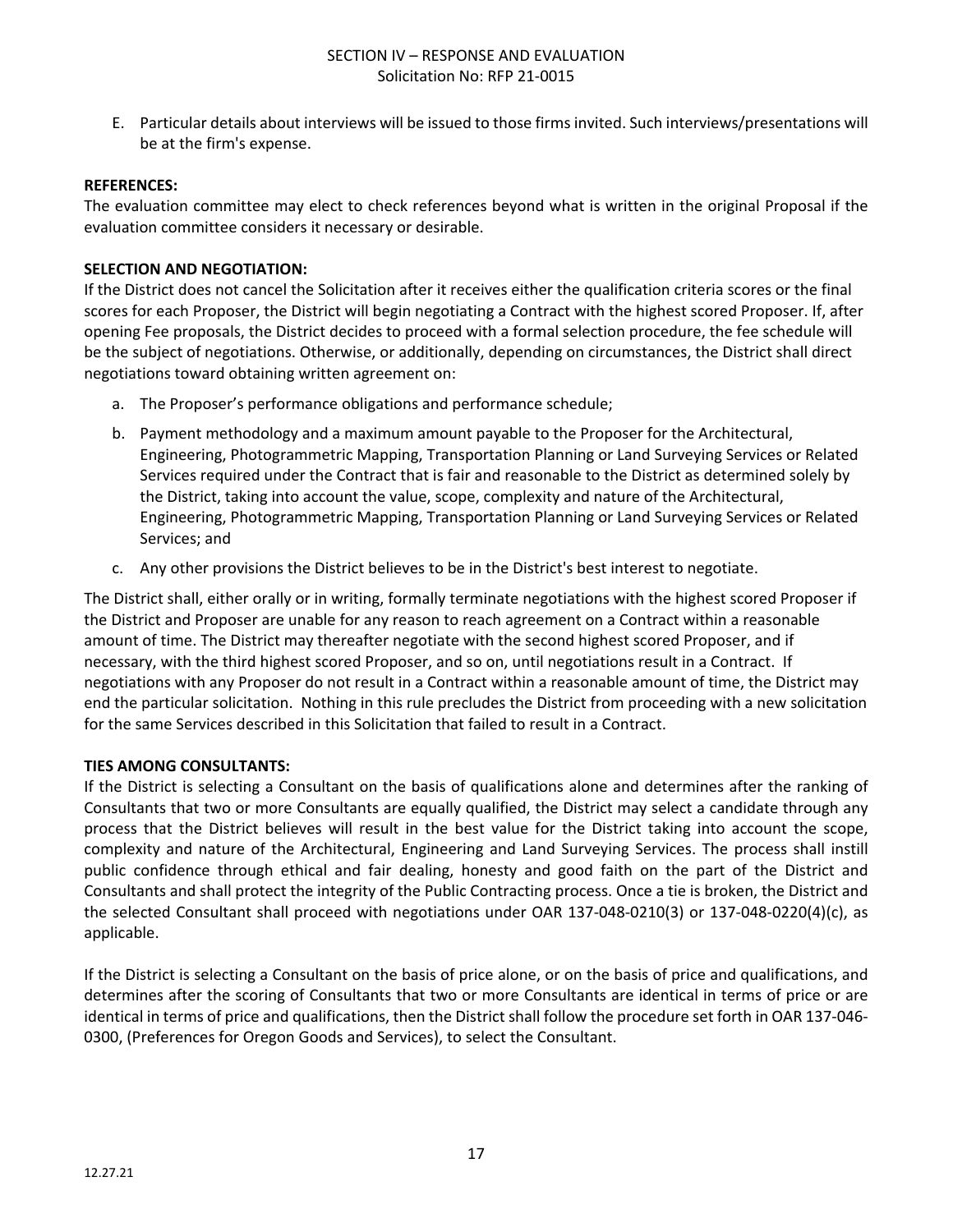#### SECTION V – ATTACHMENTS Solicitation No: RFP 21-00015

# **PROPOSAL SUBMISSION CHECKLIST**

#### **ALL CERTIFICATIONS, FORMS AND PROPOSAL CONTENT REQUIREMENTS AS SPECIFIED IN SECTION IV MUST BE INCLUDED IN PROPOSALS.**

#### **\_\_\_\_ REQUIRED AFFIDAVIT, CERTIFICATIONS AND FORMS**

The following completed certifications and forms must be signed by the person authorized to represent the Proposer regarding all matters related to the Proposal and authorized to bind the Proposer to the agreement. Failure to submit any of the required, completed and signed certifications/forms shall result in disqualification of the proposing firm.

PROPOSER CERTIFICATION - This serves as the cover sheet for your Proposal. (Attachment A)

- AFFIDAVIT OF NON-COLLUSION / COMPLIANCE WITH TAX LAWS. (Attachment B)
- \_\_\_ NON-CONFLICT OF INTEREST CERTIFICATION. (Attachment C)
- PROPOSER RESPONSIBILITY FORM All Pages. (Attachment D)
- PROPOSER REFERENCE FORMS Include the # specified on the form. See SECTION IV. (Attachment E)

#### **\_\_\_\_ RESPONSES TO DETAILED PROPOSAL CONTENT REQUIREMENTS**

Detailed Proposal Content Requirements are specified in SECTION IV.

The following attachment(s) are **NOT** to be returned with the Proposal. The content of these attachment(s) must be reviewed by the Proposer. The terms and conditions will apply to the Contract to be executed for the work.

**\_\_\_\_\_\_\_\_\_\_\_\_\_\_\_\_\_\_\_\_\_\_\_\_\_\_\_\_\_\_\_\_\_\_\_\_\_\_\_\_\_\_\_\_\_\_\_\_\_\_\_\_\_\_\_\_\_\_\_\_\_\_\_\_\_\_\_\_\_\_\_\_\_\_\_\_\_\_\_\_\_\_\_\_\_**

| ATTACHMENT F | Sample AIA B101 Contract                                       |
|--------------|----------------------------------------------------------------|
| ATTACHMENT G | Covid Attestation Form (Must be returned with Signed Contract) |

This checklist is provided for the Proposer's convenience in assembling your proposal and is NOT required to be returned with the proposal.

**\_\_\_\_\_\_\_\_\_\_\_\_\_\_\_\_\_\_\_\_\_\_\_\_\_\_\_\_\_\_\_\_\_\_\_\_\_\_\_\_\_\_\_\_\_\_\_\_\_\_\_\_\_\_\_\_\_\_\_\_\_\_\_\_\_\_\_\_\_\_\_\_\_\_\_\_\_\_\_\_\_\_\_\_\_**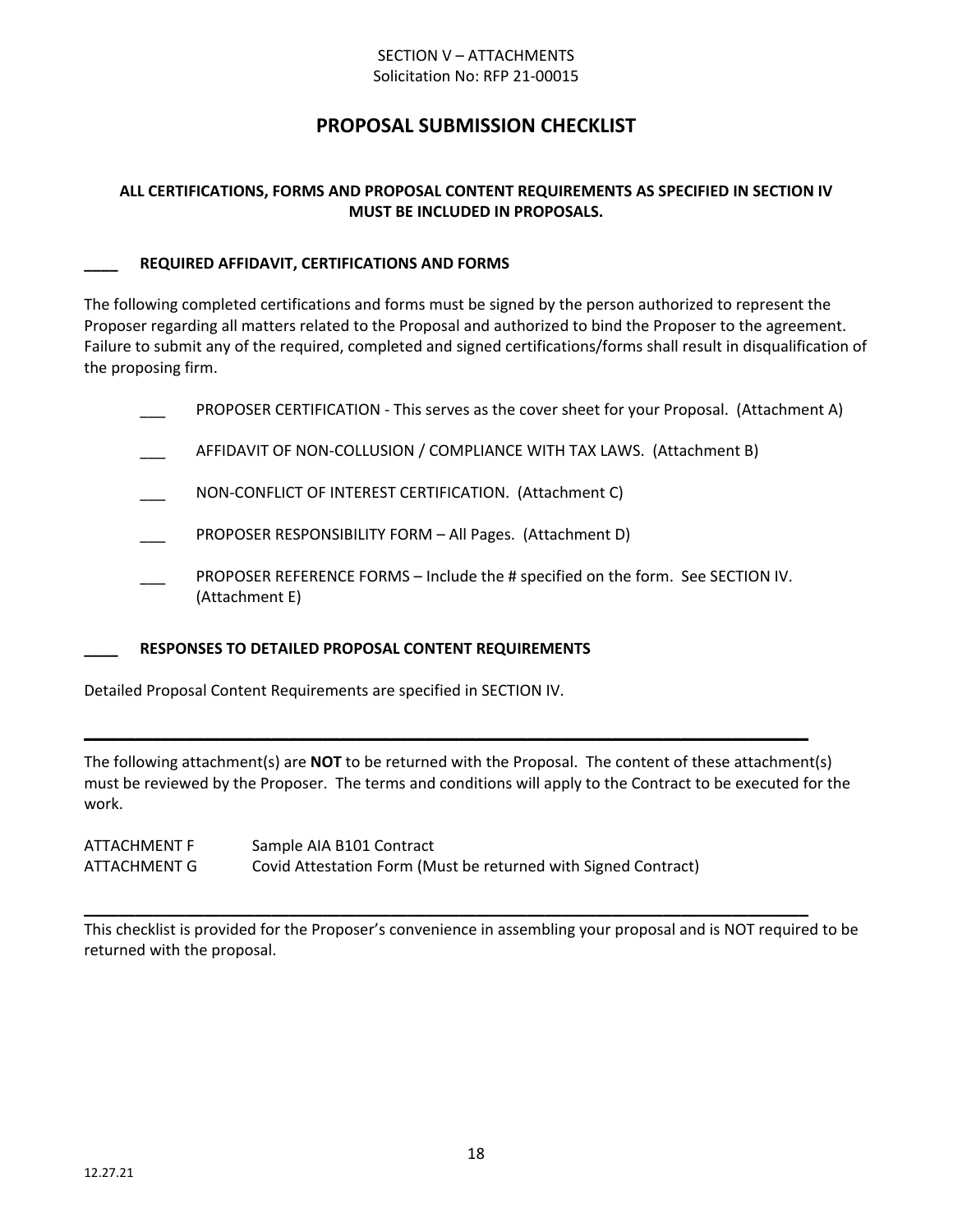#### SECTION V – ATTACHMENTS ATTACHMENT A Solicitation No: RFP 21-0015

#### **PROPOSER CERTIFICATION**

| <b>Sign</b> |                                         |                                                                                                                                                                                                                                                                                                                                                                    |                 |      |
|-------------|-----------------------------------------|--------------------------------------------------------------------------------------------------------------------------------------------------------------------------------------------------------------------------------------------------------------------------------------------------------------------------------------------------------------------|-----------------|------|
|             |                                         |                                                                                                                                                                                                                                                                                                                                                                    |                 |      |
|             |                                         |                                                                                                                                                                                                                                                                                                                                                                    |                 |      |
|             |                                         |                                                                                                                                                                                                                                                                                                                                                                    |                 |      |
|             |                                         |                                                                                                                                                                                                                                                                                                                                                                    |                 |      |
|             | Firm/Company Name:                      | the control of the control of the control of the control of the control of the control of the control of the control of the control of the control of the control of the control of the control of the control of the control                                                                                                                                      |                 |      |
|             | <b>Physical Address:</b>                |                                                                                                                                                                                                                                                                                                                                                                    |                 |      |
|             | City, State, Zip:                       |                                                                                                                                                                                                                                                                                                                                                                    |                 |      |
| 1.          |                                         | The Proposer certifies that he or she has read and understands all terms and conditions of this solicitation.                                                                                                                                                                                                                                                      |                 |      |
| 2.          |                                         | The Proposer acknowledges that the person that signs this Certification is fully authorized to sign on behalf of the<br>Proposer listed and to fully bind the Proposer to all conditions and provisions thereof.                                                                                                                                                   |                 |      |
| 3.          |                                         | The Proposer certifies that Proposer has complied or will comply with all requirements of local, state, and national<br>laws, and that no legal requirement has been or will be violated in making or accepting this RFP.                                                                                                                                          |                 |      |
| 4.          |                                         | The Proposer holds a certificate from the Oregon State Board of Architect Examiners, the Oregon State Landscape<br>Architect Board, or the Oregon State Board of Examiners for Engineering and Land Surveying as applicable:                                                                                                                                       |                 |      |
|             | Registration #: ______________________. |                                                                                                                                                                                                                                                                                                                                                                    |                 |      |
| 5.          |                                         | The Proposer, pursuant to ORS 279A.120 (1), (check one) is__________/is not_________ a resident Bidder.                                                                                                                                                                                                                                                            |                 |      |
|             |                                         |                                                                                                                                                                                                                                                                                                                                                                    |                 |      |
| 6.          | subcontract.                            | The Proposer certifies that it has not discriminated and will not discriminate, in violation of ORS 279A.110, against any<br>disadvantaged business enterprise, a minority-owned business, a woman-owned business, a business that a service-<br>disabled veteran owns or an emerging small business that is certified under ORS 200.055 in obtaining any required |                 |      |
| 7.          |                                         | The Proposer agrees to comply with Oregon tax laws in accordance with ORS 305.385.                                                                                                                                                                                                                                                                                 |                 |      |
| 8.          |                                         | The Proposer acknowledges receipt of the following addenda: (list by number and date appearing on addenda.)                                                                                                                                                                                                                                                        |                 |      |
|             | Addendum Number                         | Date                                                                                                                                                                                                                                                                                                                                                               | Addendum Number | Date |

ſ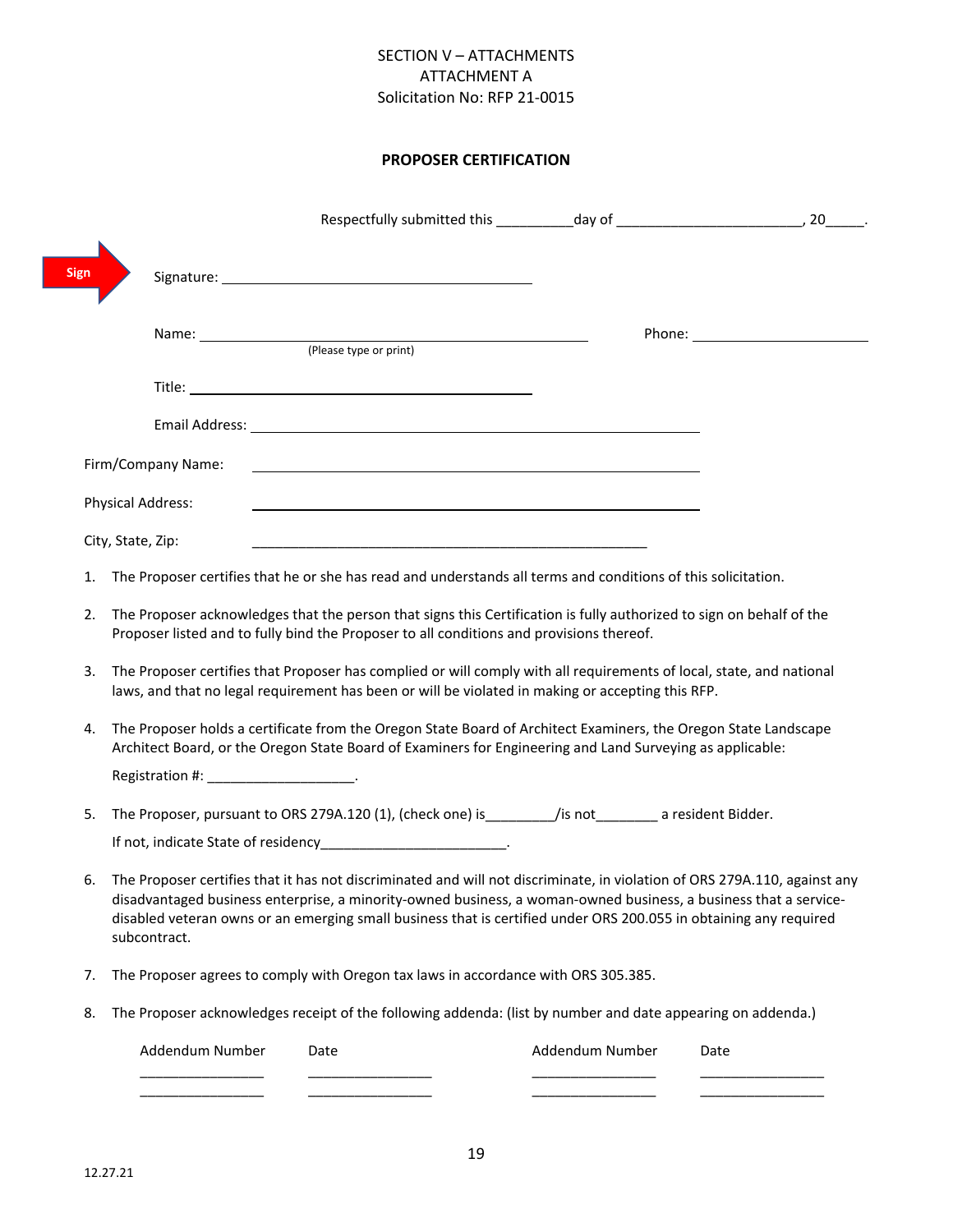#### SECTION V – ATTACHMENTS ATTACHMENT B Solicitation No: RFP 21-0015

# **AFFIDAVIT OF NON-COLLUSION / COMPLIANCE WITH TAX LAWS**

| Proposer:     |                                                                                                                                                                                                                                                                                                                                                                                                                                                                                                                                                                                                                                                                                                                                                                                                                                                                                                                                            |  |  |
|---------------|--------------------------------------------------------------------------------------------------------------------------------------------------------------------------------------------------------------------------------------------------------------------------------------------------------------------------------------------------------------------------------------------------------------------------------------------------------------------------------------------------------------------------------------------------------------------------------------------------------------------------------------------------------------------------------------------------------------------------------------------------------------------------------------------------------------------------------------------------------------------------------------------------------------------------------------------|--|--|
| I state that: |                                                                                                                                                                                                                                                                                                                                                                                                                                                                                                                                                                                                                                                                                                                                                                                                                                                                                                                                            |  |  |
| (1)           | The correct taxpayer identification numbers are:                                                                                                                                                                                                                                                                                                                                                                                                                                                                                                                                                                                                                                                                                                                                                                                                                                                                                           |  |  |
| (2)           | A. Federal Employer ID Number (EIN): B. Employer's Oregon ID Number:<br>Proposer is not subject to backup withholding because (i) Proposer is exempt from backup withholding, (ii)<br>Proposer has not been notified by the IRS that Proposer is subject to backup withholding as a result of a failure to<br>report all interest or dividends, or (iii) the IRS has notified Proposer that Proposer is no longer subject to backup<br>withholding;                                                                                                                                                                                                                                                                                                                                                                                                                                                                                        |  |  |
| (3)           | The price(s) and amount of this proposal shall be arrived at independently and without consultation,<br>communication or agreement with any other consultant, proposer or potential proposer, except as disclosed on the<br>attached appendix.                                                                                                                                                                                                                                                                                                                                                                                                                                                                                                                                                                                                                                                                                             |  |  |
| (4)           | That neither the price(s) nor the amount of this proposal, and neither the approximate price(s) nor approximate<br>amount of this proposal, shall be disclosed to any other firm or person who is a proposer or potential proposer, and<br>they will not be disclosed before Contract award.                                                                                                                                                                                                                                                                                                                                                                                                                                                                                                                                                                                                                                               |  |  |
| (5)           | No attempt has been made or will be made to induce any firm or person to refrain from proposing on this contract,<br>or to submit any noncompetitive proposal or other complementary proposal.                                                                                                                                                                                                                                                                                                                                                                                                                                                                                                                                                                                                                                                                                                                                             |  |  |
| (6)           | The proposal of my firm is made in good faith and not pursuant to any agreement or discussion with, or<br>inducement from, any firm or person to submit a complementary or other noncompetitive proposal.                                                                                                                                                                                                                                                                                                                                                                                                                                                                                                                                                                                                                                                                                                                                  |  |  |
| (7)           | (name of firm), its affiliates, subsidiaries, officers, directors and<br>employees are not currently under investigation by any governmental agency and have not in the last four years<br>been convicted of or found liable for any act prohibited by State or Federal law in any jurisdiction, involving<br>conspiracy or collusion with respect to proposing on any public contract, except as described in the attached<br>appendix.                                                                                                                                                                                                                                                                                                                                                                                                                                                                                                   |  |  |
| 305.620.      | (name of firm) understands and acknowledges that<br>the above representations are material and important, and will be relied on by the Beaverton School District in awarding the<br>contract(s) for which this proposal is submitted. I understand and my firm understands that any misstatement in this<br>affidavit is and shall be treated as fraudulent concealment from the Beaverton School District of the true facts relating to<br>the submission of proposals for this contract. I am authorized to act on behalf of Proposer, and have authority and<br>knowledge regarding Proposer's payment of taxes, and to the best of my knowledge, Proposer is not in violation of any<br>Oregon tax laws, including, without limitation, those tax laws listed in ORS 305.380(4); the elderly rental assistance program<br>under ORS 310.630 to 310.706; and any local taxes administered by the Oregon Department of Revenue under ORS |  |  |
|               | (Affiant's Signature)                                                                                                                                                                                                                                                                                                                                                                                                                                                                                                                                                                                                                                                                                                                                                                                                                                                                                                                      |  |  |
|               | <b>STATE OF OREGON</b>                                                                                                                                                                                                                                                                                                                                                                                                                                                                                                                                                                                                                                                                                                                                                                                                                                                                                                                     |  |  |
|               |                                                                                                                                                                                                                                                                                                                                                                                                                                                                                                                                                                                                                                                                                                                                                                                                                                                                                                                                            |  |  |
|               | (Affiant's name)<br>(date)                                                                                                                                                                                                                                                                                                                                                                                                                                                                                                                                                                                                                                                                                                                                                                                                                                                                                                                 |  |  |
|               |                                                                                                                                                                                                                                                                                                                                                                                                                                                                                                                                                                                                                                                                                                                                                                                                                                                                                                                                            |  |  |
|               |                                                                                                                                                                                                                                                                                                                                                                                                                                                                                                                                                                                                                                                                                                                                                                                                                                                                                                                                            |  |  |
|               |                                                                                                                                                                                                                                                                                                                                                                                                                                                                                                                                                                                                                                                                                                                                                                                                                                                                                                                                            |  |  |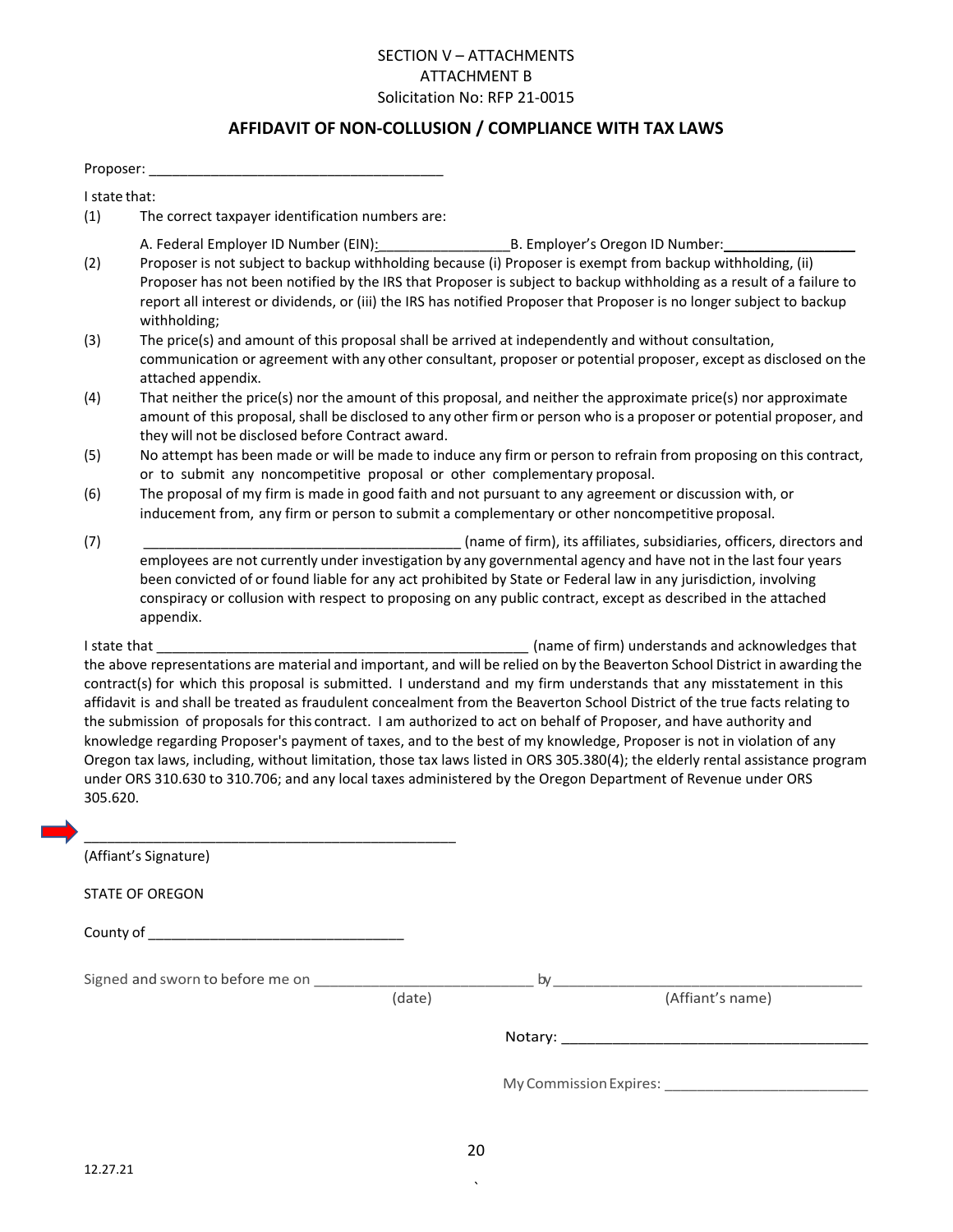#### SECTION V – ATTACHMENTS ATTACHMENT C Solicitation No: RFP 21-0015

# **NON-CONFLICT OF INTEREST CERTIFICATION**

**Issuing Agency:** Beaverton School District

I, hereby certify I have read the statement defining conflict of interest as quoted below; that I understand the statement; that no conflict of interest exists as therein defined, which precludes an impartial Bid/Proposal to be submitted by myself or the entity/company for which the Bid/Proposal is submitted, and that if such a conflict should arise, I will immediately notify the Beaverton School District and disqualify my Bid/Proposal.

**"NO OFFICER, EMPLOYEE, OR AGENT OF THE BIDDER/PROPOSER HAS ANY PERSONAL FINANCIAL INTEREST, DIRECT OR INDIRECT, IN THE OPERATION OF THE BEAVERTON SCHOOL DISTRICT OR WITH ANY PARTY CONNECTED WITH THE OREGON SCHOOL AND DISTRICT IMPROVEMENT NETWORK, DIRECTLY OR INDIRECTLY."**

| Signature:         |                        |
|--------------------|------------------------|
| Name:              | (Please type or print) |
| Title:             |                        |
| Firm/Company Name: | (Please type or print) |
| Date:              |                        |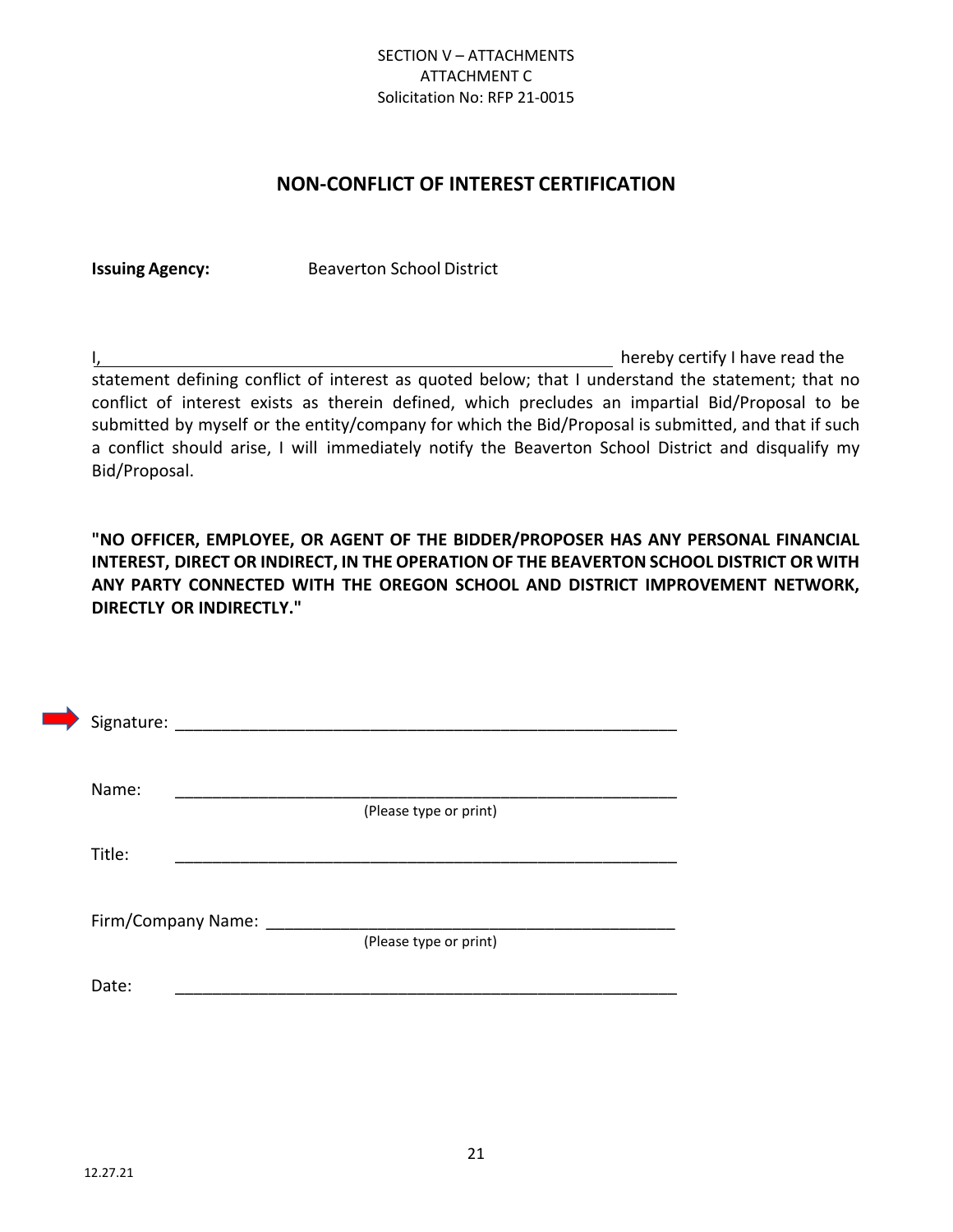# **PROPOSER RESPONSIBILITY FORM (CONTRACTOR'S QUALIFICATIONS AND FINANCIAL INFORMATION)**

#### **DECLARATION AND SIGNATURES**

The undersigned hereby declares that the he or she is duly authorized to complete and submit this Proposer Responsibility Form and that the statements contained herein are true and correct as of the date set forth below. Incomplete, incorrect or misleading information will be reason for a determination by the District of Proposer non-responsibility.

| Date:         |                        |
|---------------|------------------------|
| Signature:    |                        |
| Name:         | (Please type or print) |
|               |                        |
| Title:        | (Please type or print) |
| Firm/Company: |                        |
|               | (Please type or print) |

# **Instructions**

- **1. The information provided in this form is part of the District inquiry concerning proposer responsibility. Please print clearly or type.**
- **2. If you need more space, use plain paper. Submit completed form with proposal response.**
- **3. Answer all questions. Submission of a form with unanswered questions, incomplete or illegible answers may result in a finding that the Proposer is not a responsible Proposer.**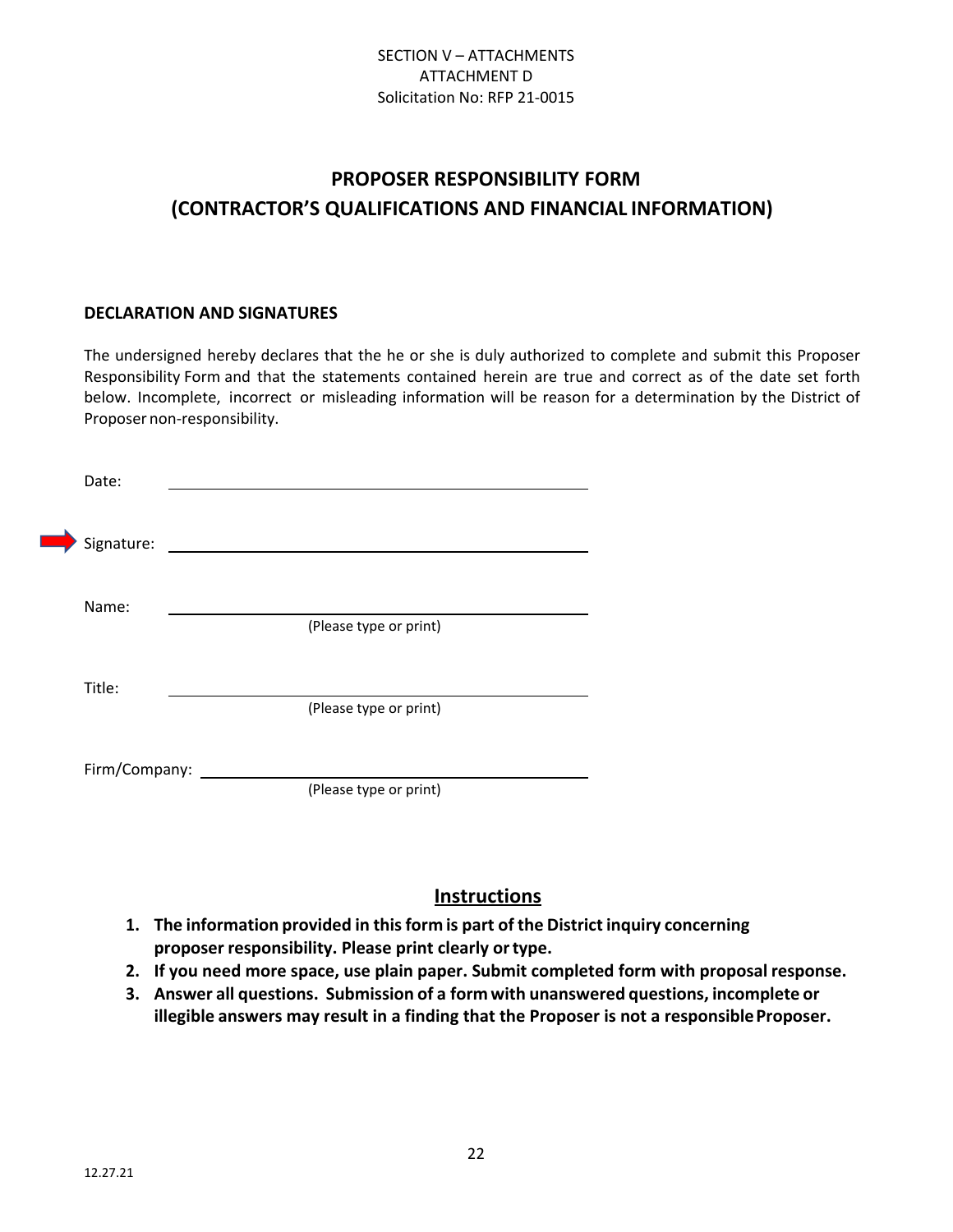#### SECTION V – ATTACHMENTS ATTACHMENT D Solicitation No: RFP 21-0015

# **SECTION I –RELIABILITY**

| Has your company ever been declared in breach of any contract for unperformed or<br>defective work?                                                                                                                                                                                         | Yes: $\_\_$ No: $\_\_$ |     |
|---------------------------------------------------------------------------------------------------------------------------------------------------------------------------------------------------------------------------------------------------------------------------------------------|------------------------|-----|
| If "yes", explain:                                                                                                                                                                                                                                                                          |                        |     |
|                                                                                                                                                                                                                                                                                             |                        |     |
| Has any employee or agent of your company ever been convicted of a criminal offense<br>arising out of obtaining, attempting to obtain, or performing a public or private contract<br>or subcontract?                                                                                        | Yes: $\qquad \qquad$   | No: |
| If "yes", explain:                                                                                                                                                                                                                                                                          |                        |     |
|                                                                                                                                                                                                                                                                                             |                        |     |
| Has any employee or agent of your company been convicted under state or federal<br>law of embezzlement, theft, forgery, bribery, falsification or destruction of records,<br>receiving stolen property or any other offense indicating a lack of business integrity<br>or business honesty? | Yes: $\_\_$            | No: |
| If "yes", explain:                                                                                                                                                                                                                                                                          |                        |     |
|                                                                                                                                                                                                                                                                                             |                        |     |
| Has your company or any employee or agent of your company been convicted under state<br>or federal antitrust laws?                                                                                                                                                                          | Yes: $\qquad \qquad$   | No: |
|                                                                                                                                                                                                                                                                                             |                        |     |
| Has any Officer or Partner of your organization ever been an Officer or Partner of another<br>organization that failed to complete a contract?<br>If "yes", explain:                                                                                                                        | Yes: $\qquad \qquad$   | No: |
|                                                                                                                                                                                                                                                                                             |                        |     |
|                                                                                                                                                                                                                                                                                             |                        |     |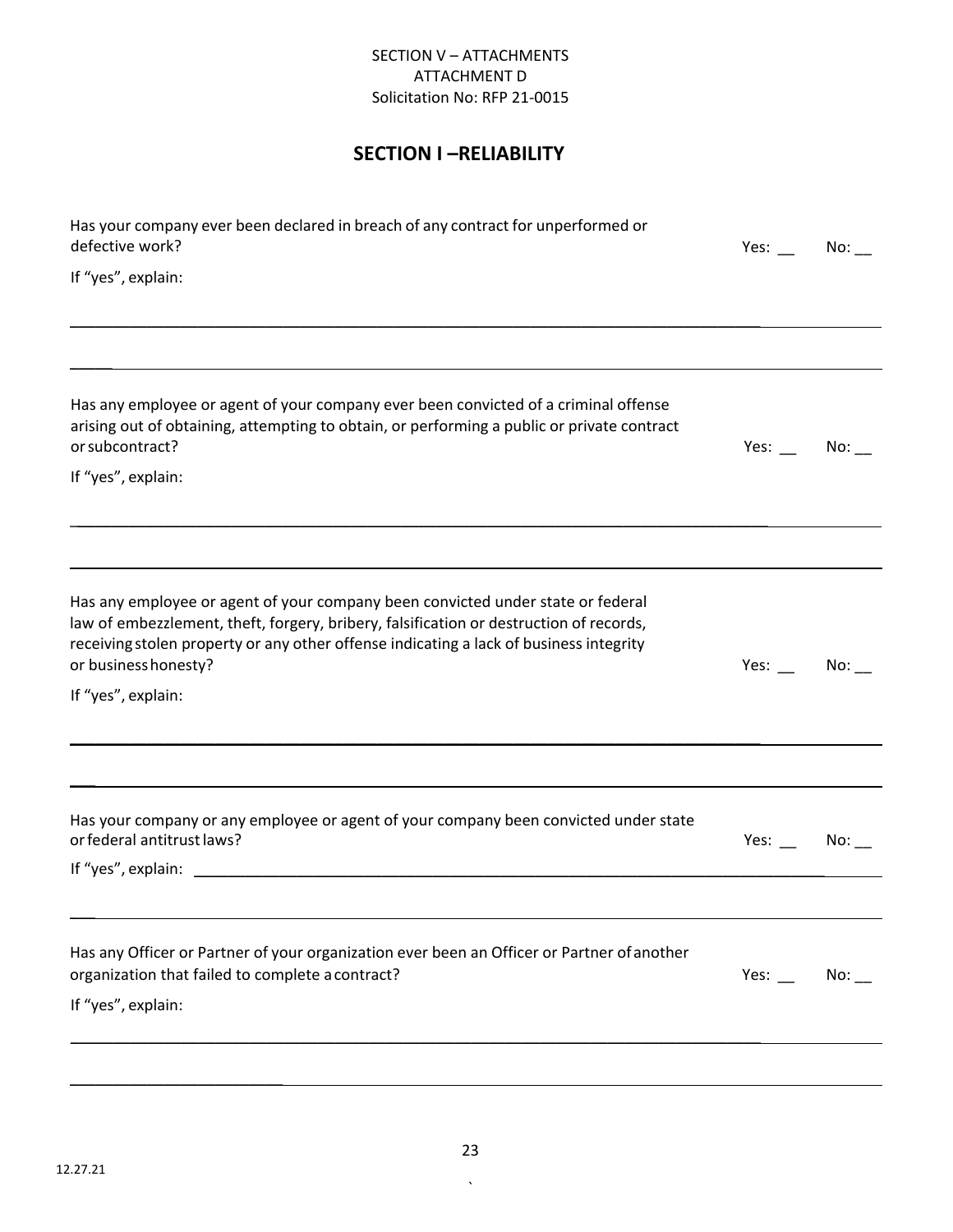#### SECTION V – ATTACHMENTS ATTACHMENT D Solicitation No: RFP 21-0015

# **SECTION II – FINANCIAL RESOURCES**

| Has your firm ever been at any time in the last ten years the debtor in a bankruptcy case?<br>If "yes", explain:                                                                                                                                                                                                       | Yes: $\_\_$ | No: |
|------------------------------------------------------------------------------------------------------------------------------------------------------------------------------------------------------------------------------------------------------------------------------------------------------------------------|-------------|-----|
|                                                                                                                                                                                                                                                                                                                        |             |     |
| Does your firm have any outstanding judgments pending against it?<br>If "yes", explain:                                                                                                                                                                                                                                | Yes: $\_\_$ | No: |
|                                                                                                                                                                                                                                                                                                                        |             |     |
| In the past ten years, has your firm been a party to litigation, arbitration or mediation where<br>the amount in dispute exceeded \$10,000?<br>If "yes", explain:                                                                                                                                                      | Yes:        | No: |
|                                                                                                                                                                                                                                                                                                                        |             |     |
| In the past ten years, has your firm been a party to litigation, arbitration or mediation on a<br>matter related to work performance on a contract? Check "yes" even if the matter<br>proceeded to arbitration or mediation without courtlitigation.<br>If "yes", explain (include court, case number, and partynames: | $Yes:$ No:  |     |
|                                                                                                                                                                                                                                                                                                                        |             |     |
|                                                                                                                                                                                                                                                                                                                        |             |     |
| Have you or any of your affiliates discontinued business operation with outstanding debts?<br>If "yes", explain:                                                                                                                                                                                                       | Yes: $\_\_$ | No: |
|                                                                                                                                                                                                                                                                                                                        |             |     |

 $\overline{\phantom{a}}$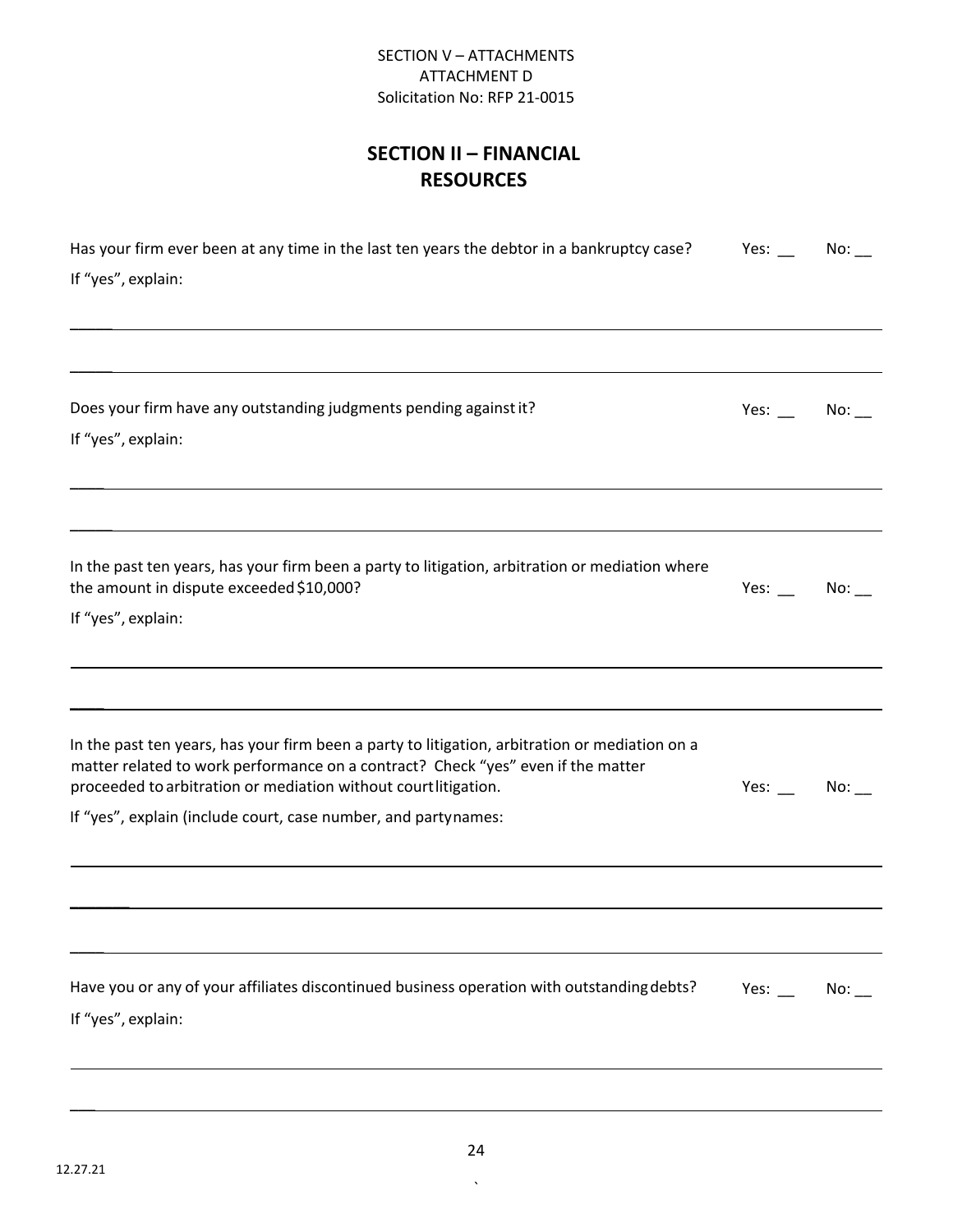#### SECTION V – ATTACHMENTS ATTACHMENT D Solicitation No: RFP 21-0015

# **SECTION III – KEY PERSONNEL**

List the principal individuals of your company, their current job title, the total years of experience they have in the industry and their current primary responsibility for your company. Corporations list current officers and those who own 5% or more of the corporation's stock. Limited liability companies list members who own 5% or more of the company. Partnerships list all partners. Joint ventures list each firm that is a member of the joint venture and the percentage of ownership the firm has in the joint venture.

| <b>ITEM</b>                       | <b>Principal Individual</b> |
|-----------------------------------|-----------------------------|
| A. Name                           |                             |
| <b>B.</b> Position                |                             |
| C. Years in Position              |                             |
| D. Current Primary Responsibility |                             |
| <b>ITEM</b>                       | <b>Principal Individual</b> |
| A. Name                           |                             |
| <b>B.</b> Position                |                             |
| C. Years in Position              |                             |
| D. Current Primary Responsibility |                             |
| <b>ITEM</b>                       | <b>Principal Individual</b> |
| A. Name                           |                             |
| <b>B.</b> Position                |                             |
| C. Years in Position              |                             |
| D. Current Primary Responsibility |                             |
| <b>ITEM</b>                       | <b>Principal Individual</b> |
| A. Name                           |                             |
| <b>B.</b> Position                |                             |
| C. Years in Position              |                             |
| D. Current Primary Responsibility |                             |

Person who will be in direct charge of work if your company is awarded this Contract:

| <b>ITEM</b>                                       | PERSON IN DIRECT CHARGE |
|---------------------------------------------------|-------------------------|
| A. Name                                           |                         |
| <b>B.</b> Position                                |                         |
| C. Years in Position                              |                         |
| D. Largest Project Supervised -\$                 |                         |
| E. Largest number of employees ever<br>supervised |                         |